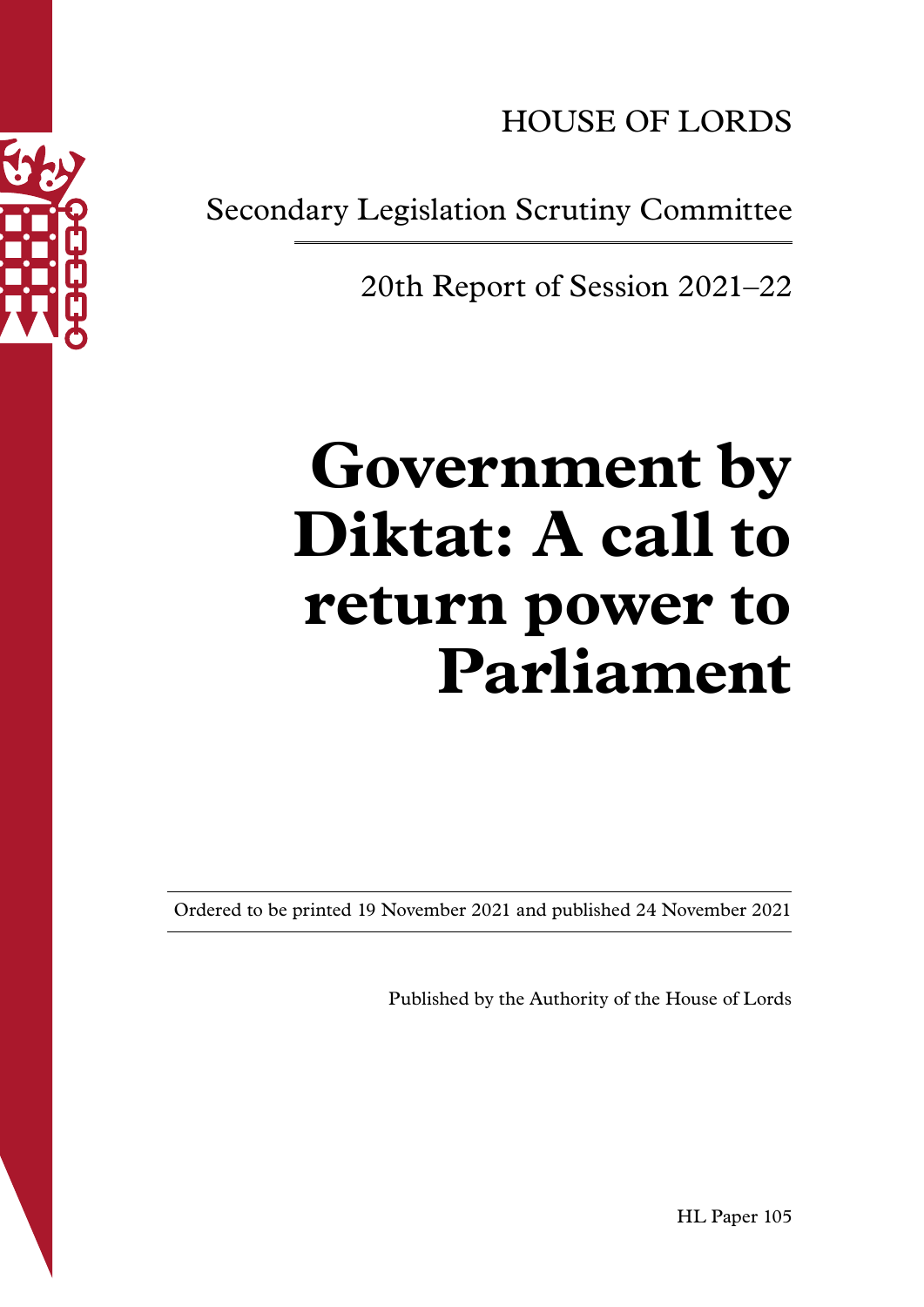#### *Secondary Legislation Scrutiny Committee*

The Committee's terms of reference, as amended on 13 May 2021, are set out on the website but are, broadly:

To report on draft instruments published under paragraph 14 of Schedule 8 to the European Union (Withdrawal) Act 2018; to report on draft instruments and memoranda laid before Parliament under sections 8 and 23(1) of the European Union (Withdrawal) Act 2018 and section 31 of the European Union (Future Relationship) Act 2020.

And, to scrutinise –

(a) every instrument (whether or not a statutory instrument), or draft of an instrument, which is laid before each House of Parliament and upon which proceedings may be, or might have been, taken in either House of Parliament under an Act of Parliament;

(b) every proposal which is in the form of a draft of such an instrument and is laid before each House of Parliament under an Act of Parliament,

with a view to determining whether or not the special attention of the House should be drawn to it on any of the grounds specified in the terms of reference.

The Committee may also consider such other general matters relating to the effective scrutiny of secondary legislation as the Committee considers appropriate, except matters within the orders of reference of the Joint Committee on Statutory Instruments.

#### *Members*

| Baroness Bakewell of Hardington Mandeville Viscount Hanworth |                                                              | The Earl of Lindsay         |
|--------------------------------------------------------------|--------------------------------------------------------------|-----------------------------|
| Rt Hon. Lord Chartres                                        | Lord Hodgson of Astley Abbotts Lord Lisvane                  |                             |
| Rt Hon. Lord Cunningham of Felling                           | (Chair)                                                      | Lord Sherbourne of Didsbury |
| Lord German                                                  | Rt Hon. Lord Hutton of Furness Baroness Watkins of Tavistock |                             |

#### *Registered interests*

Information about interests of Committee Members can be found in the last Appendix to this report.

#### *Publications*

The Committee's Reports are published on the internet at [https://committees.parliament.uk/](http://committees.parliament.uk/committee/255/secondary-legislation-scrutiny-committee/publications/) [committee/255/secondary-legislation-scrutiny-committee/publications/](http://committees.parliament.uk/committee/255/secondary-legislation-scrutiny-committee/publications/)

#### *Committee Staff*

The staff of the Committee are Christine Salmon Percival (Clerk), Philipp Mende (Adviser), Jane White (Adviser) and Emily Pughe (Committee Operations Officer).

#### *Further Information*

Further information about the Committee is available at [https://committees.parliament.uk/](http://committees.parliament.uk/committee/255/secondary-legislation-scrutiny-committee/) [committee/255/secondary-legislation-scrutiny-committee/](http://committees.parliament.uk/committee/255/secondary-legislation-scrutiny-committee/)

The progress of statutory instruments can be followed at [https://statutoryinstruments.](https://statutoryinstruments.parliament.uk/) [parliament.uk/](https://statutoryinstruments.parliament.uk/)

The National Archives publish statutory instruments with a plain English explanatory memorandum on the internet at<http://www.legislation.gov.uk/uksi>

#### *Contacts*

Any query about the Committee or its work, or opinions on any new item of secondary legislation, should be directed to the Clerk to the Secondary Legislation Scrutiny Committee, Legislation Office, House of Lords, London SW1A 0PW. The telephone number is 020 7219 8821 and the email address is [hlseclegscrutiny@parliament.uk](mailto:hlseclegscrutiny%40parliament.uk?subject=).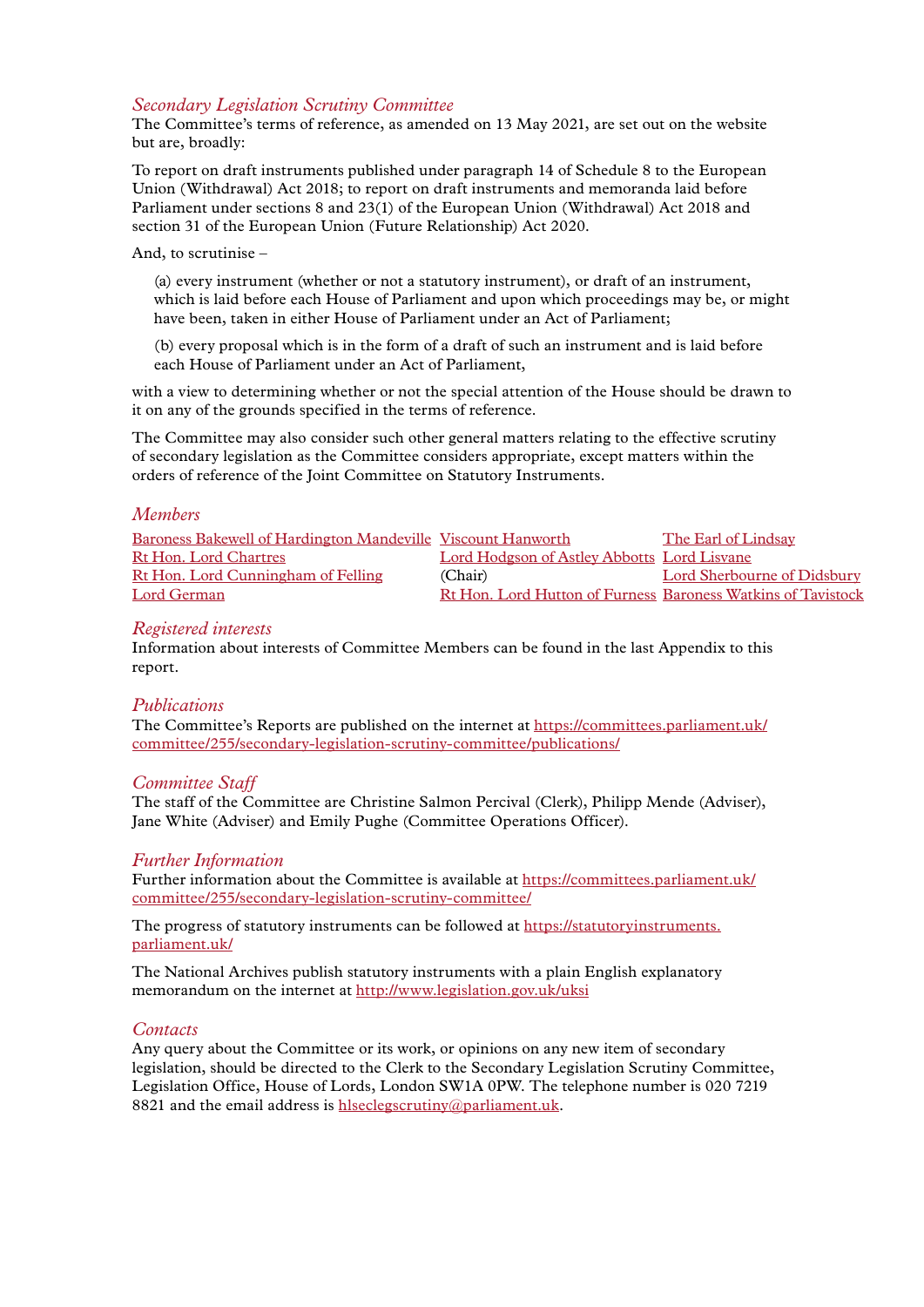| <b>CONTENTS</b> |  |  |  |  |
|-----------------|--|--|--|--|
|                 |  |  |  |  |

|                                                                                                  | Page |
|--------------------------------------------------------------------------------------------------|------|
| Summary                                                                                          | 2    |
| <b>Chapter 1: Introduction</b>                                                                   | 5    |
| Background                                                                                       | 5    |
| Range of issues of concern                                                                       | 6    |
| Further collaboration with the DPRRC                                                             | 7    |
| End of session reports                                                                           | 7    |
| Acknowledgements                                                                                 | 8    |
| Structure of the report                                                                          | 8    |
| Chapter 2: Shared concerns of the SLSC and the DPRRC about<br>primary legislation                | 9    |
| Threshold between primary and secondary legislation                                              | 9    |
| Need to re-set the balance between Parliament and the                                            |      |
| government                                                                                       | 9    |
| Overlapping interests of the SLSC and the DPRRC                                                  | 9    |
| Re-setting the balance and the principles of parliamentary                                       |      |
| democracy                                                                                        | 12   |
| <b>Skeleton legislation</b>                                                                      | 13   |
| Secondary legislation and skeleton bills and clauses                                             | 15   |
| Further inquiry on re-setting the balance of power between                                       |      |
| Parliament and the government                                                                    | 16   |
| Legislative sub-delegation of power                                                              | 17   |
| Chapter 3: Issues of concern to the SLSC about secondary                                         |      |
| legislation                                                                                      | 18   |
| Secondary legislation and guidance                                                               | 18   |
| Blurring of the boundary                                                                         | 18   |
| Use of guidance "to amplify legislation"                                                         | 20   |
| Quality of legislation and supporting information                                                | 22   |
| Senior responsible owners (SROs)                                                                 | 23   |
| <b>Impact assessments</b>                                                                        | 23   |
| Coronavirus instruments                                                                          | 23   |
| More generally                                                                                   | 24   |
| <b>Sunset provision</b>                                                                          | 24   |
| Restricting parliamentary scrutiny                                                               | 25   |
| Looking ahead: volume and flow of statutory instruments                                          | 26   |
| Summary of conclusions and recommendations                                                       | 27   |
| Appendix 1: Extracts from executive summaries of two SLSC                                        |      |
| reports                                                                                          | 31   |
| Appendix 2: List of Members (and length of parliamentary                                         |      |
| experience) and Members' interests                                                               | 33   |
| Evidence is published online at https://committees.parliament.uk/<br>oralevidence/2063/default/. |      |

Q in footnotes refers to a question in oral evidence.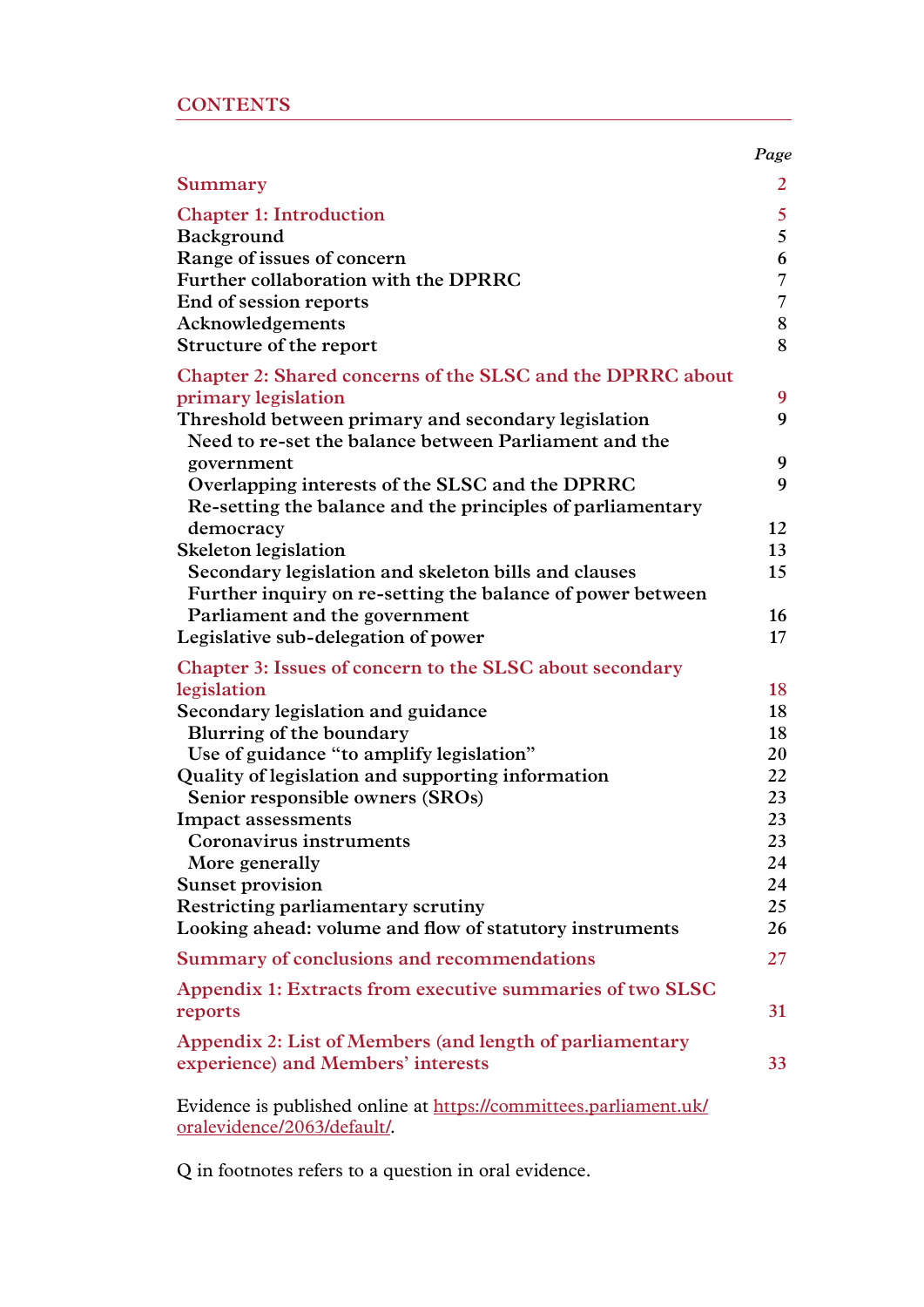# <span id="page-3-0"></span>**SUMMARY**

This Report is intended to issue a stark warning—that the balance of power between Parliament and government has for some time been shifting away from Parliament, a trend accentuated by the twin challenges of Brexit and the COVID-19 pandemic. **A critical moment has now been reached when that balance must be re-set: not restored to how things were immediately before these exceptional recent events but re-set afresh.**

Over recent years, bills—which become Acts of Parliament and which are subject to robust scrutiny in their passage through Parliament—have often provided only the broadest outlines of the direction of policy travel, with all the detail that will have a direct impact on individual members of the public left to secondary legislation. And the more that is left to secondary legislation, the greater the democratic deficit because, in contrast to primary legislation, there is relatively scant effective parliamentary scrutiny of secondary legislation; it cannot be amended; in some cases, it may become law without any parliamentary debate; and, because the decision to accept or reject is all or nothing, very rarely will the Houses reject it.

To underline our acute concern, in preparing this report we have adopted the novel approach of working in close collaboration with the Delegated Powers and Regulatory Reform Committee (DPRRC). We have held joint evidence sessions and shared our findings, and, through our parallel reports, the two Committees have been able to join forces on:

- asserting the fundamental importance of **the appropriate balance between primary and secondary legislation** as the foundation of the relationship between Parliament and government;
- seeking to bring about culture change by recommending that ministers, when deciding whether a bill should include delegated legislative powers, should take into account to the fullest extent possible **the principles of parliamentary democracy**, namely parliamentary sovereignty, the rule of law and the accountability of government to Parliament;
- restricting **the use of skeleton bills (or skeleton clauses)**—bills (or clauses) so devoid of content that they leave the real operation of the law to ministers and secondary legislation—by recommending that such bills are used only in the most exceptional circumstances and where their use can be fully justified; and further recommending that the exercise of powers conferred by skeleton legislation is balanced by new statutory safeguards to ensure that the absence of adequate parliamentary scrutiny at the primary legislation stage is recompensed by a more challenging scrutiny procedure at the secondary legislation stage; and
- ensuring that, where secondary legislation itself delegates legislative powers (called **legislative sub-delegation of power**), the explanatory memorandum accompanying the instrument makes this clear and provides a full justification.

We also raise issues of specific concern to the SLSC, including: the need to maintain a clear **distinction between legislation and guidance**; the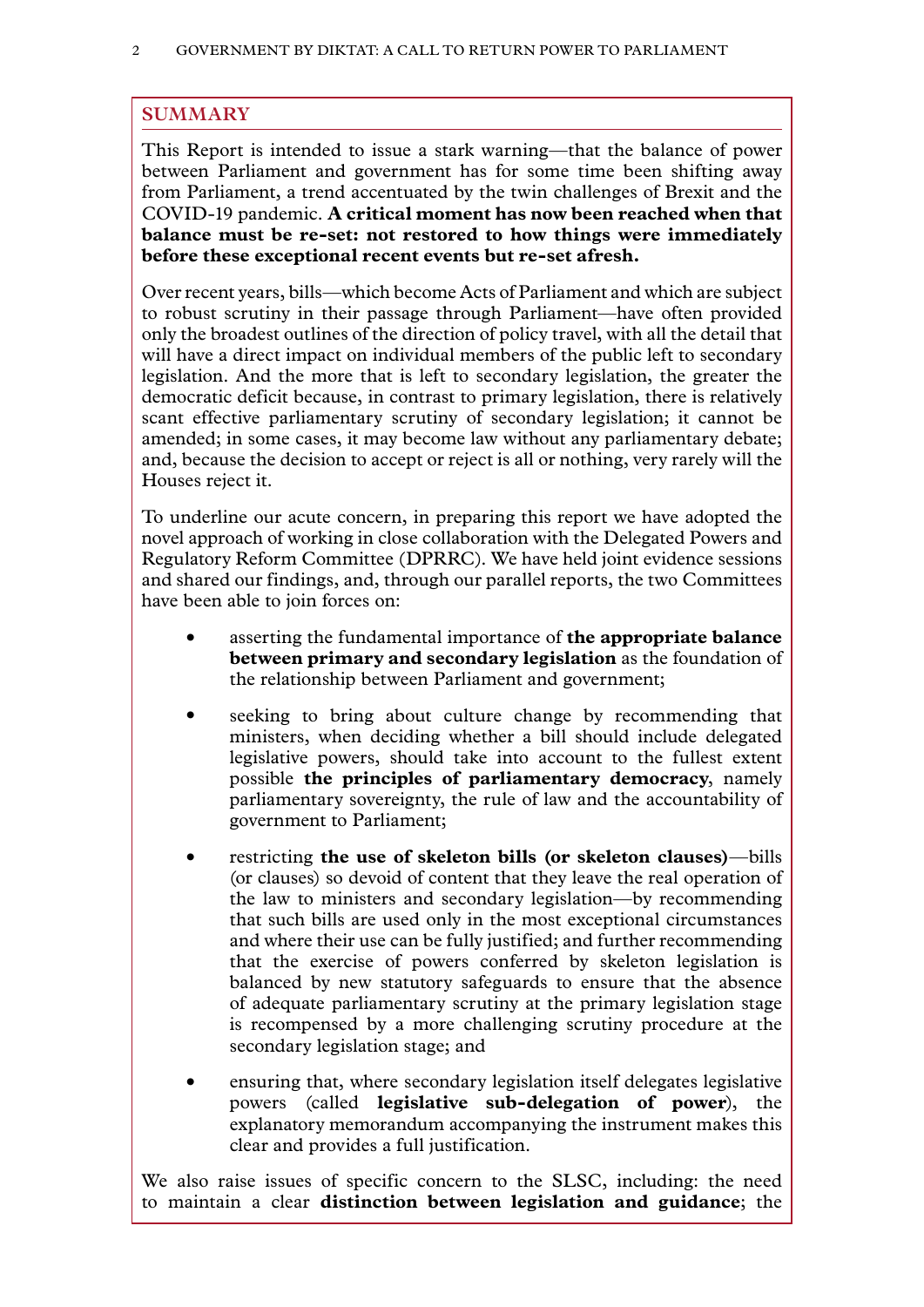importance of **high quality legislation and supporting materials**, and in particular the need for **impact assessments** or impact information to be available *at the same time that an instrument is considered by the Houses*—afterwards is too late for effective parliamentary scrutiny; greater use of sunset provisions; and allowing **sufficient opportunity for effective parliamentary scrutiny.**

We believe that the House and the wider public will have a keen interest in these important issues that go to the heart of our constitution and of our parliamentary democracy. Re-setting the balance of power is a matter of urgency—but, whatever is done now, we cannot allow complacency to take hold in the future. We therefore share with the DPRRC the view that **end of session reports by the SLSC and the DPRRC, along with relevant reports of the Joint Committee on Statutory Instruments and the Constitution Committee, should form the basis for regular debates in the House.**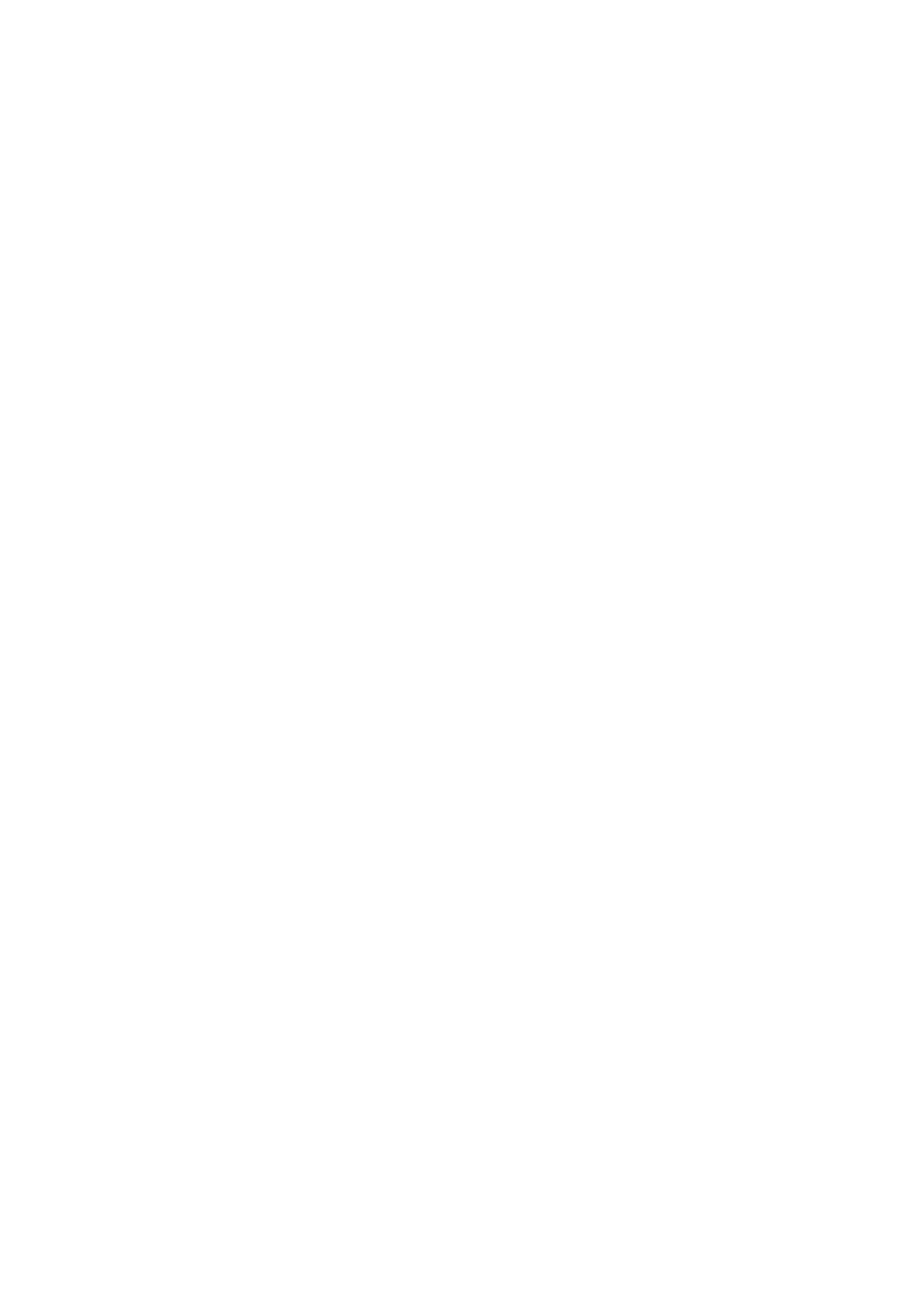# <span id="page-6-0"></span>**Government by Diktat: A call to return power to Parliament**

# **Chapter 1: INTRODUCTION**

- 1. It is generally accepted that the pace of change in our society has quickened dramatically in recent years. There are many reasons for this but the impacts of new technology, social media and the rolling 24/7 news cycle would feature large in any list. As a result, the somewhat stately pace at which primary legislation is made has come under strain. To meet this challenge, governments of the day have increasingly drafted primary legislation which provides only the broadest outlines of the direction of policy travel.<sup>1</sup> All the detail—the parts which will have a direct impact on individual members of the public–is left to secondary legislation which is subject to a much lower level of parliamentary scrutiny.2 This represents a significant shift in the balance of power between Parliament (the legislature) and government (the executive), and we believe that the public would be astonished if it became widely known how much legislation is passed without effective scrutiny by Parliament. This long-term trend has been given greater impetus by the twin challenges of UK withdrawal from the EU and the COVID-19 pandemic. To meet those challenges, Parliament has had to pass a great deal of primary and secondary legislation, often at speed and in quick succession. Much of that legislation has resulted in a further significant shift in the balance of power between Parliament and government.
- 2. **But, whatever the reason, if because of modern conditions Parliament is being asked to accept new ways of legislating, then it is surely right that the Government must stand ready to accept new methods of scrutiny and of holding them to account. So, like others, we take the view that there is now an urgent need to take stock and to re-balance that relationship.**
- 3. We acknowledge that this is not a light undertaking. If the weight of legislation continues to increase to match the complexity of modern life and if, at the same time, the balance of power is re-set so that Parliament regains greater control over legislation—either by requiring bills to contain greater detail on their face or by applying more robust scrutiny procedures to secondary legislation—then we recognise that the capacity of Parliament to handle this greater workload will have to be addressed. This is in part a practical matter, and we would look to the Government and the two Houses to support and facilitate the changes needed within Parliament to expand the resources of the two Houses to meet this challenge.

## **Background**

4. Earlier this year, on 20 April, we took oral evidence from three Permanent Secretaries: Dame Elizabeth Gardiner, First Parliamentary Counsel, and Permanent Secretary, Government in Parliament Group; Susanna

<sup>1</sup> This sort of primary legislation is sometimes called skeleton or framework legislation.

<sup>2</sup> Acts of Parliament are primary legislation. Secondary legislation, also called delegated or subordinate legislation, usually takes the form of statutory instruments which are made by ministers (or other bodies) using powers conferred by an Act.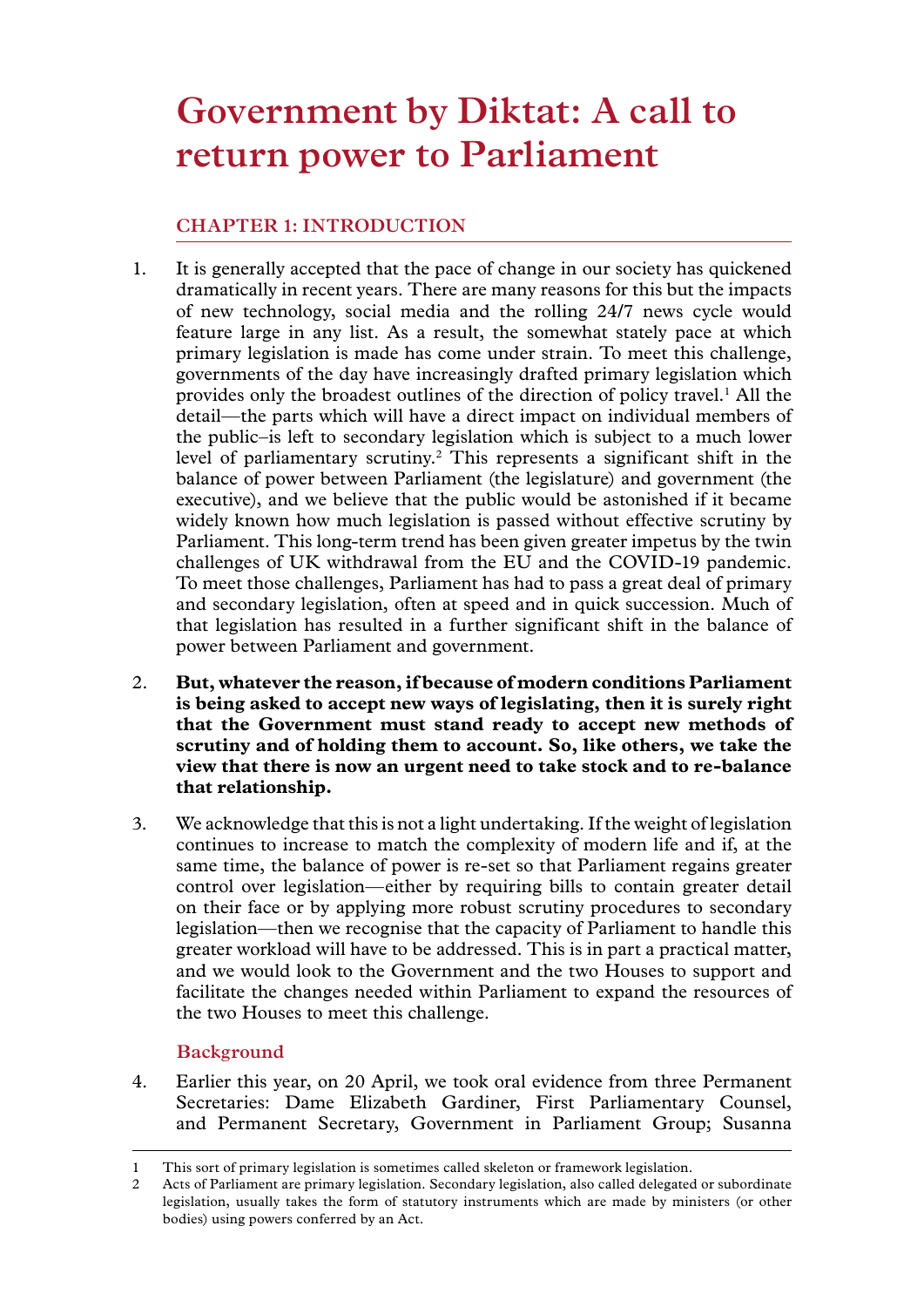#### <span id="page-7-0"></span>6 Government by Diktat: A call to return power to Parliament

McGibbon, Treasury Solicitor and Permanent Secretary, Government Legal Department; and, Tamara Finkelstein, Permanent Secretary, Department for Environment, Food and Rural Affairs, and Head of the Civil Service Policy Profession. This is not the first time we have held such a session. Although individual officeholders have changed—this was the first occasion for Ms McGibbon and Ms Finkelstein—we have taken evidence from the three Permanent Secretaries on previous occasions in 2016, 2017 and 2018.<sup>3</sup>

5. The theme of those earlier evidence sessions was the quality of information provided in support of secondary legislation. Over the years these sessions have, in our view, led to a helpful and productive relationship between the Committee and departments, with welcome developments such as implementation of a 7-point improvement plan to improve secondary legislation scrutiny support. This included: creation of an SI (Statutory Instrument) Hub which, amongst other things, examines all Secondary Legislation Scrutiny Committee (SLSC) and Joint Committee on Statutory Instruments (JCSI) reports and draws out key concerns; improvements in training; the appointment of Senior Responsible Owners (SROs) in each department<sup>4</sup> with responsibility for all secondary legislation in the department (both the process and the quality of legislation); and new guidance on the preparation of Explanatory Memoranda (EMs).

#### **Range of issues of concern**

- 6. Our approach to the most recent evidence session, on this occasion, was different. First, given our more general concern about the relationship between Parliament and government, we took a broader view of the issues we wished to raise. Second, given the range of questions we had, we also adopted a different approach to evidence gathering. We began by inviting written responses to fifteen questions ("the written evidence"), the answers to which then formed the basis of questions at the oral evidence session. The questions covered the following subject areas:
	- The need for greater clarity about the threshold between primary and secondary legislation.
	- Concern about the quality of legislation, and the absence of adequate evidence and other supporting information to underpin proposed policy changes.
	- Lack of impact assessments for coronavirus instruments.
	- Incomplete revocation of instruments and use of sunset provisions.
	- Blurring of the distinction between legislation and guidance.
	- The increasing use of skeleton bills.
	- Restrictions on parliamentary scrutiny.

<sup>3</sup> 12 July 2016, 12 September 2017, and 21 November 2018. See, respectively, the following reports of the SLSC: *[7th Report](https://publications.parliament.uk/pa/ld201617/ldselect/ldsecleg/32/32.pdf)* (Session 2016–17, HL Paper 32), p 14; *[5th Report](https://publications.parliament.uk/pa/ld201719/ldselect/ldsecleg/20/20.pdf)* (Session 2017–19, HL Paper 20), p 5, and *[43rd Report](https://publications.parliament.uk/pa/ld201719/ldselect/ldsecleg/248/248.pdf)* (Session 2017–19, HL Paper 248), p 1. The Committee had arranged to hold the fourth session earlier than April 2021, but this was postponed in March 2020 because of the pandemic.

<sup>4</sup> The written evidence can be found on the Committee's webpage: [https://committees.parliament.uk/](https://committees.parliament.uk/committee/255/secondary-legislation-scrutiny-committee/publications/8/scrutiny-evidence/) [committee/255/secondary-legislation-scrutiny-committee/publications/8/scrutiny-evidence/.](https://committees.parliament.uk/committee/255/secondary-legislation-scrutiny-committee/publications/8/scrutiny-evidence/)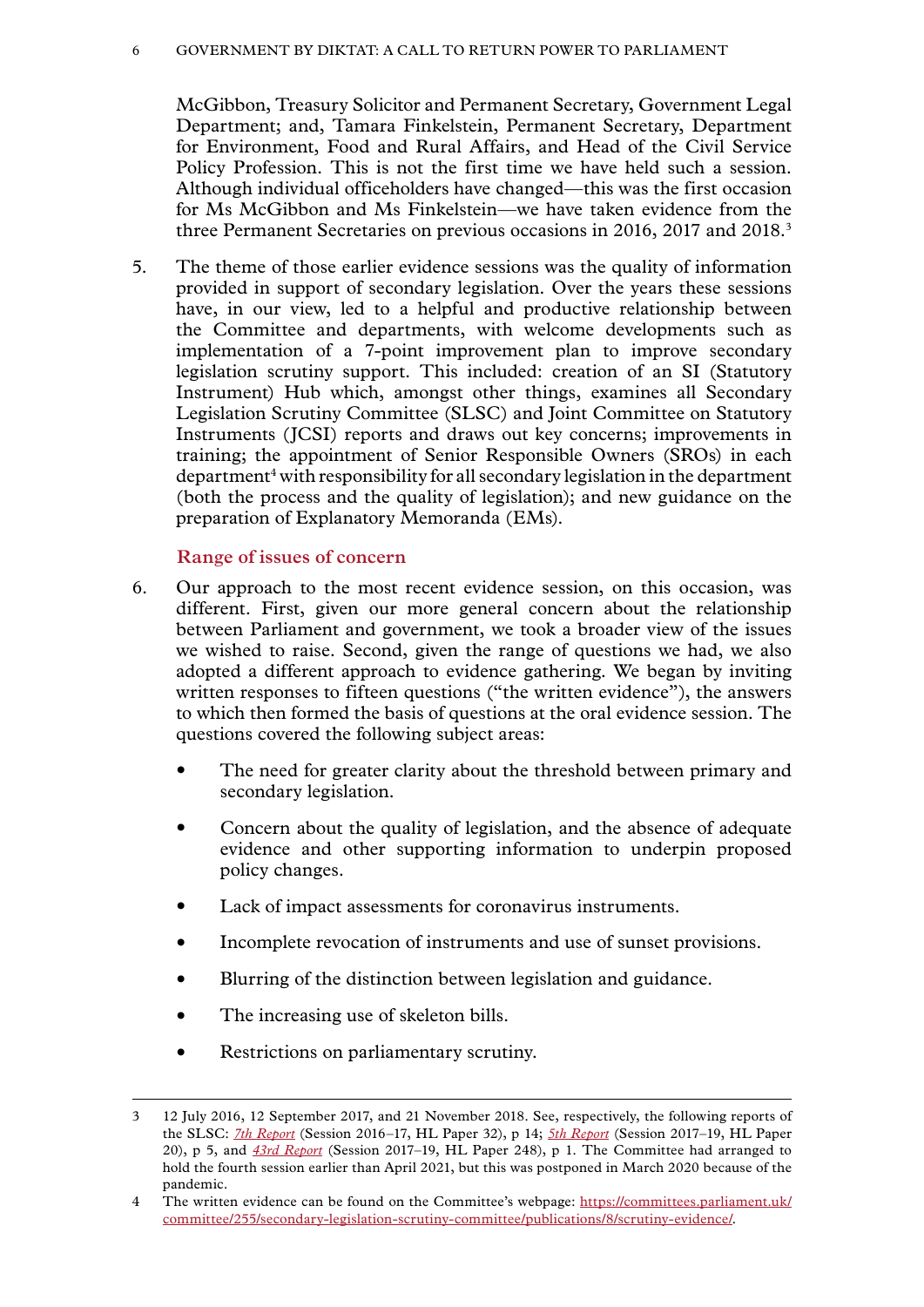- The volume and flow of statutory instruments.
- <span id="page-8-0"></span>7. Finally, we invited members of the Delegated Powers and Regulatory Reform Committee (DPRRC) to join us. Later, on 12 May, the DPRRC held an oral evidence session with the Rt Hon. Jacob Rees-Mogg MP, Lord President of the Council and Leader of the House of Commons, to which members of the SLSC were invited.<sup>5</sup>

#### **Further collaboration with the DPRRC**

- 8. The SLSC and the DPRRC have complementary functions. The DPRRC scrutinises provisions in bills which confer powers on ministers<sup>6</sup> to make secondary legislation. The SLSC is responsible for the scrutiny of the secondary legislation itself. There are therefore some issues about which the two Committees have overlapping interests, the principal one being the boundary between primary and secondary legislation and, within that, the use of skeleton bills and skeleton clauses (see paragraphs 30 to 42).
- 9. This commonality of interest prompted, in September 2020, a joint letter from the two Committees, along with the Constitution Committee, to the Rt Hon. Michael Gove MP, Chancellor of the Duchy of Lancaster and Minister for the Cabinet Office, and Mr Rees-Mogg, complaining about the use of skeleton bills. Mr Rees-Mogg's response, along with further correspondence, has been very useful and we welcome his willingness to engage with the Committee.7
- 10. Following that joint correspondence and the shared evidence sessions, the SLSC and the DPRRC have continued to collaborate. As a result, we have been able, by sharing our findings, to develop some recommendations that fall within the common ground between us. For this reason, some of our recommendations refer to recommendations made by the DPRRC in its report, published in parallel with this report.8

#### **End of session reports**

11. It has been the practice of the SLSC to publish an annual report on the work of the Committee, including an analysis of issues of concern and statistical information. Usually, they are published as the final report of a session although, because of recent extended sessions, we have published interim reports as well. The most recent report was published at the end of April 2021.<sup>9</sup> **We welcome the suggestion made by the DPRRC in its parallel report that end of session reports by the SLSC and the DPRRC, along with relevant reports of the JCSI and the Constitution Committee, might form the basis for regular debates in the House on issues relating to the quality of legislation and supporting explanatory materials, and the wider issues raised in the reports.**

<sup>5</sup> The transcript of the evidence session can be found on the Committee's webpage: SLSC, Corrected oral evidence: Departmental support of secondary legislation (21 April 2021): [https://committees.](https://committees.parliament.uk/oralevidence/2063/default/) [parliament.uk/oralevidence/2063/default/.](https://committees.parliament.uk/oralevidence/2063/default/)

<sup>6</sup> Acts of Parliament confer delegated powers on ministers and other bodies or individuals. For simplicity, in this report we refer only to ministers.

<sup>7</sup> The correspondence can be found on the Committee's webpage: [https://committees.parliament.uk/](https://committees.parliament.uk/committee/255/secondary-legislation-scrutiny-committee/publications/3/correspondence/) [committee/255/secondary-legislation-scrutiny-committee/publications/3/correspondence/.](https://committees.parliament.uk/committee/255/secondary-legislation-scrutiny-committee/publications/3/correspondence/)

<sup>8</sup> We refer in this report to the DPRRC's report as "the DPRRC's parallel report".

<sup>9</sup> SLSC, *[54th Report](https://committees.parliament.uk/publications/5729/documents/56545/default/)* (Session 2019–21, HL Paper 276). An interim report was published in December 2020. SLSC, *[39th Report](https://committees.parliament.uk/publications/4105/documents/40792/default/)* (Session 2019–21, HL Paper 200). Extracts of the executive summaries of the two reports are set out in Appendix 1 to this report.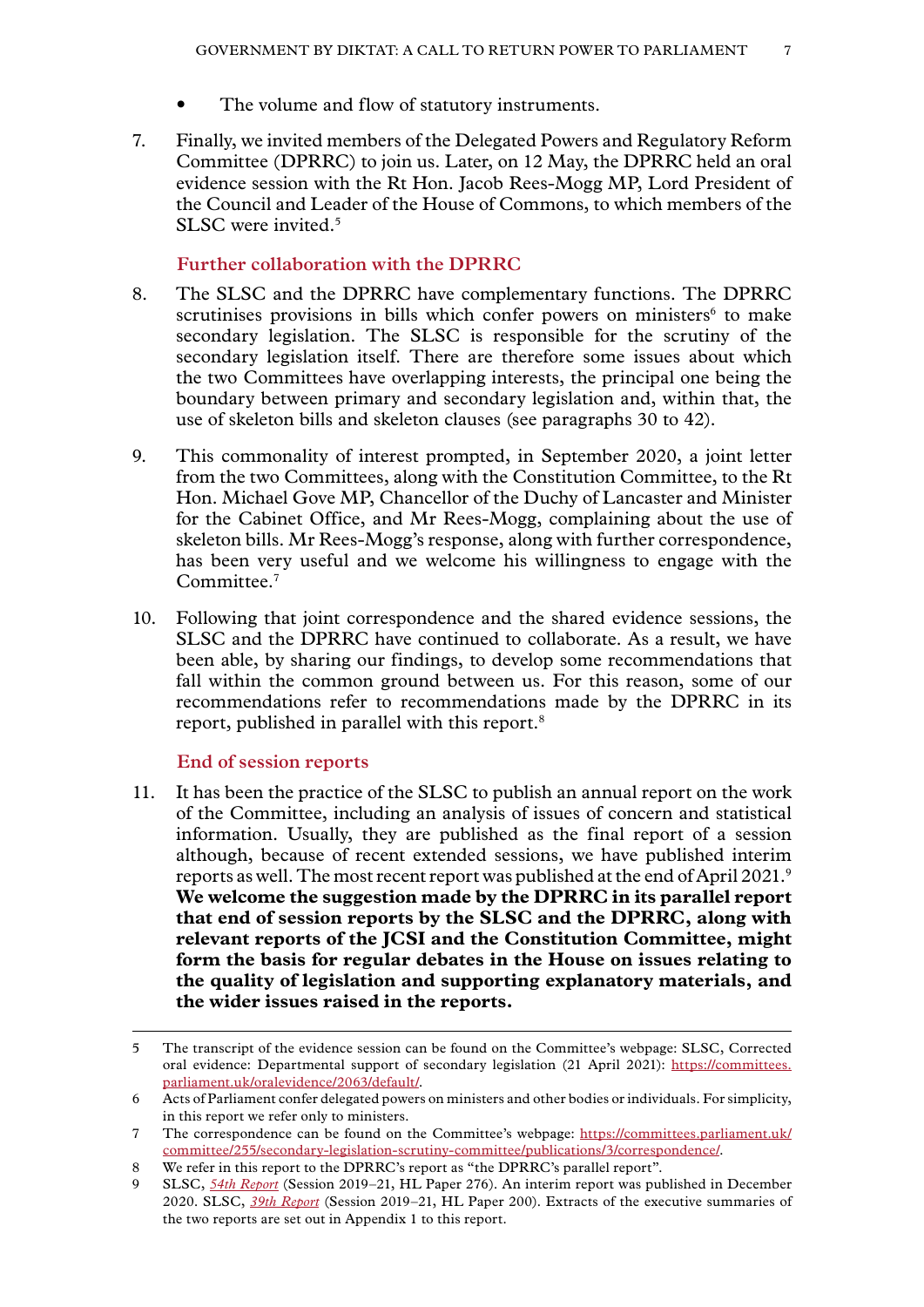#### <span id="page-9-0"></span>8 Government by Diktat: A call to return power to Parliament

#### **Acknowledgements**

12. We are grateful to the three Permanent Secretaries for their written and oral evidence. We would also like to thank members of the DPRRC for participating in our evidence session with the Permanent Secretaries and for inviting members of the SLSC to contribute to the evidence session with the Lord President. We further thank the DPRRC for joining us in adopting an innovative and collaborative approach in relation to the development of recommendations.

#### **Structure of the report**

13. In the remainder of the report, we will consider many of the subject areas listed above. Chapter 2 will focus on issues in which the DPRRC has a shared interest. Chapter 3 will focus on issues specific to the SLSC. The final chapter sets out a list of observations and recommendations made in this report. Appendix 1 sets out extracts from the Committee's interim and end of session reports (Session 2019-21), and Appendix 2 lists the membership of the Committee (and members' parliamentary experience).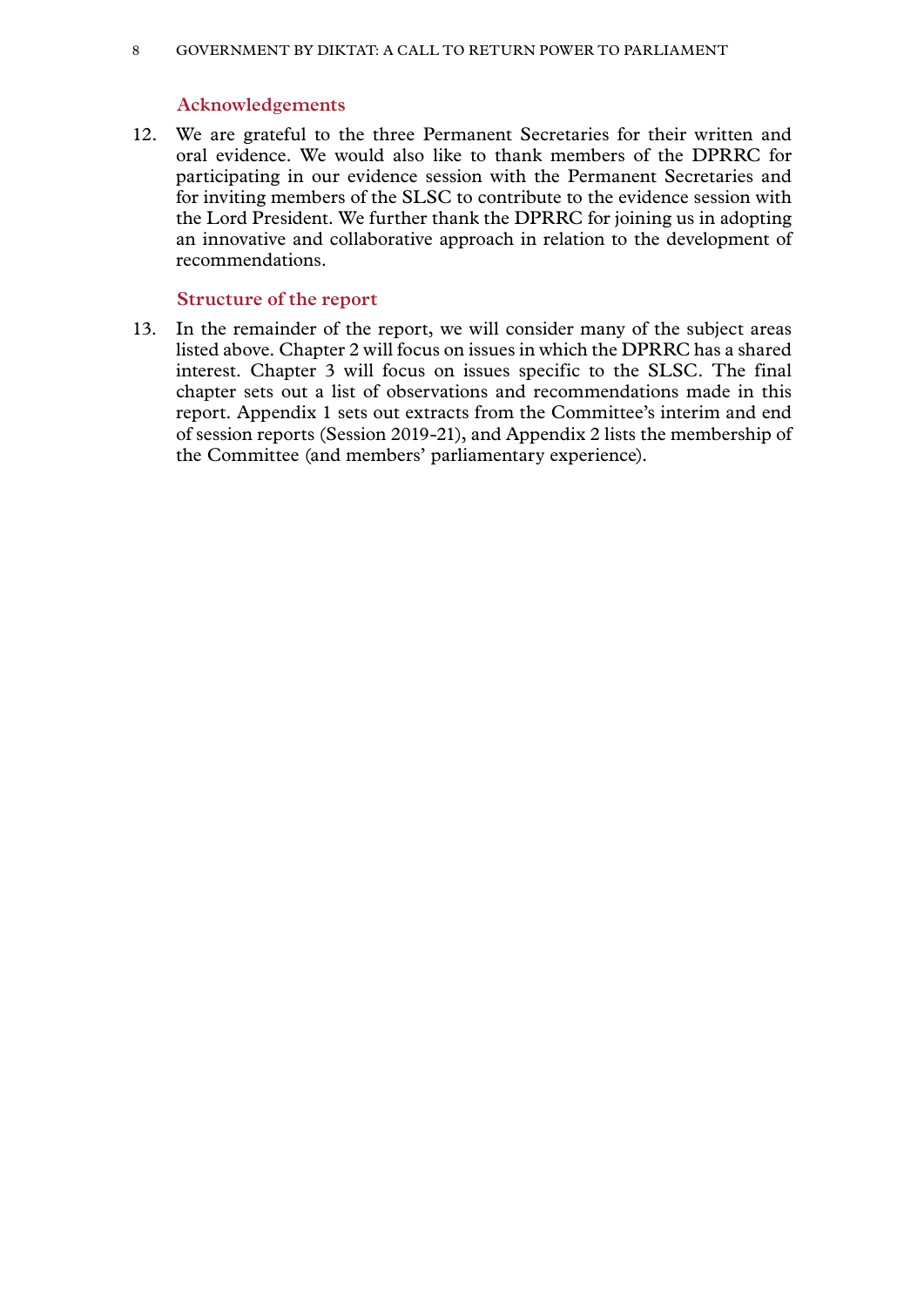# <span id="page-10-0"></span>**Chapter 2: SHARED CONCERNS OF THE SLSC AND THE DPRRC ABOUT PRIMARY LEGISLATION**

#### **Threshold between primary and secondary legislation**

*Need to re-set the balance between Parliament and the government*

- 14. The threshold between primary and secondary legislation is central to the balance of power between Parliament and government. Parliament is the sovereign law-making body but, routinely, and for good reason, will delegate legislative powers so that the finer detail of legislation can be set out in secondary legislation. It is, therefore, usual practice for bills (which become Acts of Parliament) to include provision conferring power on ministers to make secondary legislation (usually in the form of statutory instruments).
- 15. In recent years, the balance of power between Parliament and government has shifted significantly towards the government, a trend that has been accentuated by Brexit and the pandemic. We acknowledge that even before these exceptional times, concerns had been raised, going back as far as the Committee on Ministers' Powers (the Donoughmore Committee) which reported in 1932;<sup>10</sup> later by Lord Rippon of Hexham during debates in the House of Lords in 1990, for example,<sup>11</sup> and then in 1992 when the Select Committee on the Work of the House (chaired by the Earl Jellicoe) published a report which recommended the appointment of a Delegated Powers Scrutiny Committee because of "the considerable disquiet over the problem of wide and sometimes ill-defined order making powers".12 **But, as we said in our introduction, we believe, like the DPRRC and others, that a critical moment has been reached when it is imperative that efforts are made to re-set the relationship between Parliament and government—and not to how it was immediately before Brexit and the pandemic but afresh, to reflect the modern conditions of government.**

#### *Overlapping interests of the SLSC and the DPRRC*

- 16. Scrutiny of the delegation of legislative power is the principal concern of the DPRRC. Its terms of reference charge it with advising the House on whether a delegation of legislative power is appropriate and, if it is, whether it is subject to an appropriate level of parliamentary scrutiny. The DPRRC has described its role as being "to police the boundary between primary and delegated legislation"—and, in so doing, "playing a critical role in protecting the integrity of Parliament in the face of any attempts by governments of whatever political persuasion to erode it".<sup>13</sup>
- 17. The SLSC also has a significant interest in this boundary between primary and secondary legislation because it scrutinises the legislation which is the product of the exercise of delegated legislative powers. If legislative power rests to an inappropriate degree in the hands of the executive because of the delegation of far-reaching powers, the secondary legislation made under such powers may make significant policy changes rather than the sort of technical

<sup>10</sup> Committee on Ministers' Powers, *Report*, Cmd 4060 (April 1932).

<sup>11</sup> HL Deb, 14 February 1990, [col 1407](https://api.parliament.uk/historic-hansard/lords/1990/feb/14/legislation-scrutiny-proposal).

<sup>12</sup> Committee on the Work of the House, *Report* (Session 1991–92, HL Paper 35), para 133. During the debate on the Jellicoe Report, Lord Rippon was acknowledged as the originator of the proposal for a delegated powers scrutiny committee. HL Deb, 3 June 1992, [col 901.](https://api.parliament.uk/historic-hansard/lords/1992/jun/03/committee-work-of-the-house)

<sup>13</sup> DPRRC, *[Special Report: Submission to the House of Commons Procedure Committee inquiry on the delegated](https://publications.parliament.uk/pa/ld201617/ldselect/lddelreg/143/143.pdf) [powers in the "Great Repeal Bill"](https://publications.parliament.uk/pa/ld201617/ldselect/lddelreg/143/143.pdf)* (23rd Report, Session 2016–17, HL Paper 143), para 10.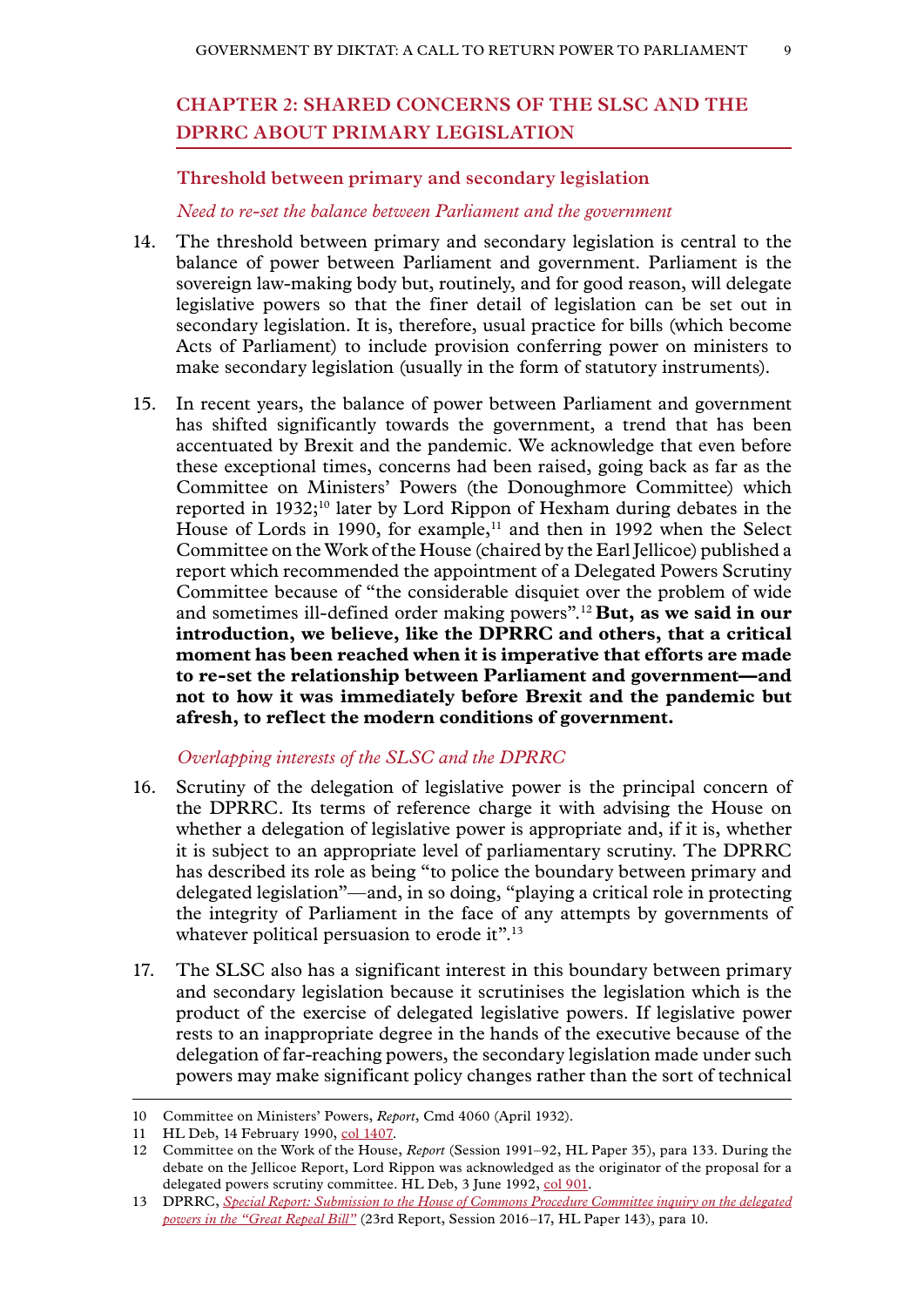refinement of previously agreed policy for which secondary legislation is more appropriately used.

- 18. It cannot be emphasised strongly enough that the critical problem about relegating significant policy change to secondary legislation is that parliamentary scrutiny of secondary legislation is *far* less robust than that afforded to primary legislation–in three ways:
	- first, secondary legislation cannot be amended and so the two Houses have only an "all or nothing" choice—to accept or reject the legislation in its entirety, even if members of either House may wish to object only to parts of an instrument; $14$
	- second, and linked to the fact that secondary legislation cannot be amended, it is not subjected to line-by-line scrutiny over a number of days, and to "to and fro" (sometimes called "ping pong") between the Houses in the way that bills are;<sup>15</sup> and if it is debated (and most secondary legislation is not), it is debated only once in each House; and,
	- third, rejection of secondary legislation by Parliament is a very rare occurrence. Since 1968, when the Lords rejected the draft Southern Rhodesia (United Nations Sanctions) Order 1968, the Government have been defeated in the House of Lords on only six motions relating to five statutory instruments–four motions to reject and two motions to defer.16Added to which, when–on the most recent of those rare occasions–the House *did* oppose a statutory instrument (which under the parent Act was laid before both Houses), $17$  there were significant constitutional consequences in the shape of the Strathclyde Review.
- 19. The Strathclyde Review was prompted principally by the outcome of votes in the House of Lords on the Tax Credits (Income Thresholds and Determination of Rates) (Amendment) Regulations 2015, a draft affirmative instrument, on 26 October 2015. The votes had the effect of deferring further consideration of the draft instrument until specified conditions had been satisfied. The following day, the Government announced a review to "examine how to protect the ability of elected Governments to secure their business in Parliament". The review would "in particular … consider how to secure the decisive role of the elected House of Commons in relation to its primacy on financial matters and secondary legislation".18

<sup>14</sup> Except in the very small number of cases where the parent Act specifically provides for such amendment, for example, the Census Act 1920 s. 1(2) and the Civil Contingencies Act 2004 s. 27(3).

<sup>15</sup> Bills pass through each of the Houses of Parliament in turn. If the second House amends a bill, then it has to return to the first House. The first House may agree to the amendments and the bill can then receive Royal Assent and become an Act of Parliament. If the first House does not agree to the amendments, then the bill goes between the Houses ("to and fro")—until they agree a single text. In contrast, secondary legislation is laid before both Houses at the same time and considered by each House entirely separately. In the unlikely event that an instrument is rejected by either House, the instruments falls, irrespective of whether the other House has agreed to it.

<sup>16</sup> SLSC, *[Response to the Strathclyde Review: Effective parliamentary scrutiny of secondary legislation](https://publications.parliament.uk/pa/ld201516/ldselect/ldsecleg/128/128.pdf)* (32nd Report, Session 2015–16, HL Paper 128), paras 56 and 57.

<sup>17</sup> The parent Act was not a money bill.

<sup>18</sup> HL Deb, 28 October 2015, cols 1175-76.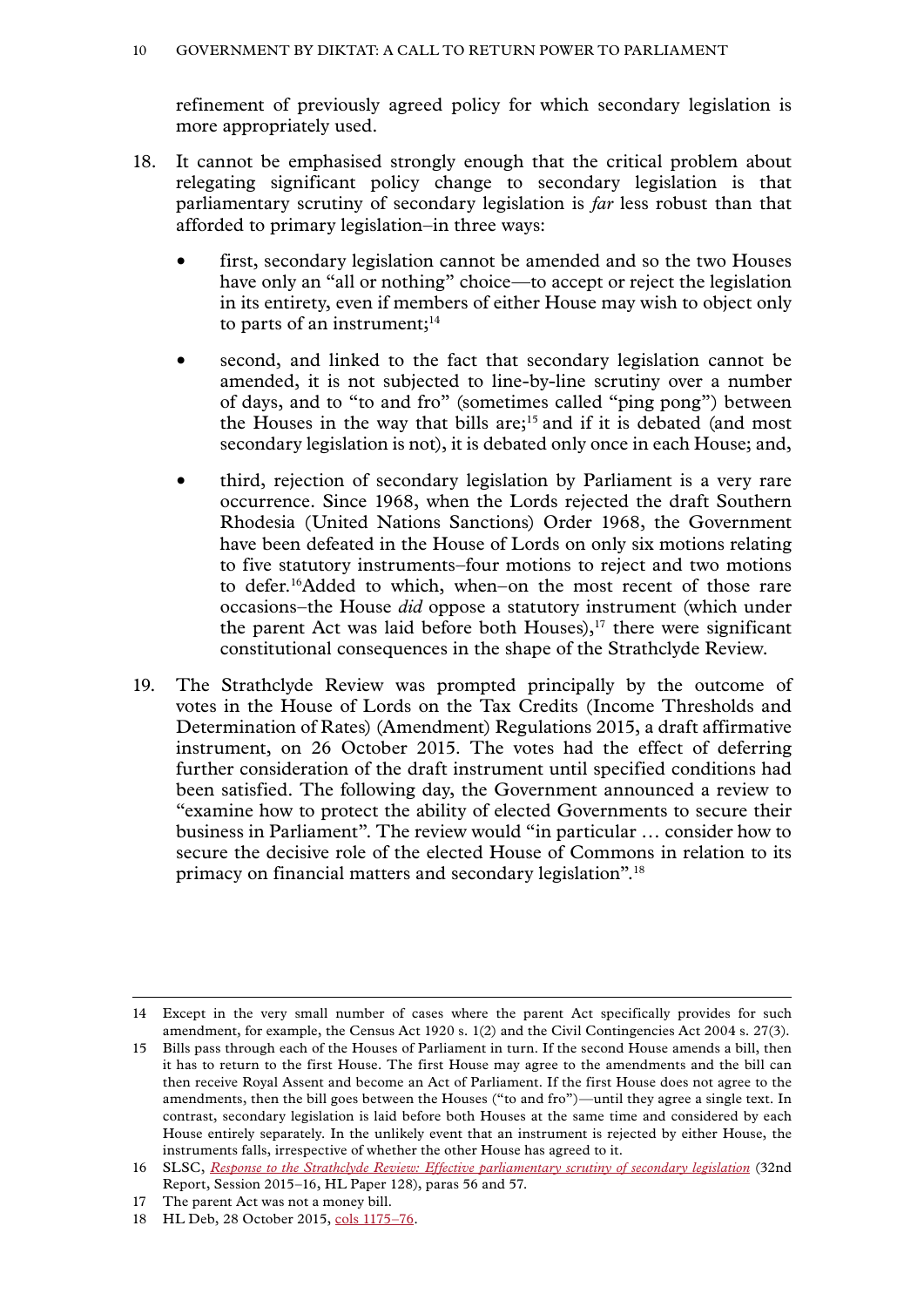- 20. The review was conducted by the Rt Hon. Lord Strathclyde and reported in December 2015.19 It set out three options for change: (1) to remove the House of Lords from statutory instrument procedure altogether, (2) to retain the role of the House of Lords in such procedure but underpinned by an understanding (either set out in a resolution or in standing orders) that the power of the House to reject an instrument would be left unused, and (3) to create a new statutory procedure enabling the Commons to override any decision by the Lords to reject an instrument. Lord Strathclyde recommended the third option.
- 21. The SLSC, the DPRRC and the Constitution Committee each responded to the Strathclyde Review, all in highly critical terms and all reflecting on the significance of the relationship between primary and secondary legislation.<sup>20</sup> The concerns of the three Committees led to a collaborative approach between the SLSC and DPRRC that was not unlike our current approach: "Of interest to both this Committee and, more directly, to the DPRRC is Lord Strathclyde's concluding comment in the Executive Summary about the need "to take steps to ensure that Bills contain an appropriate level of detail and that too much is not left for implementation by statutory instrument".<sup>21</sup> As a result, the (then) Chair of the DPRRC, Baroness Fookes, attended our evidence sessions and we were grateful for her contribution to our work at that time.
- 22. Despite the Strathclyde Report having little support in the House and despite the Government deciding, at the time, not to adopt Lord Strathclyde's recommended option, the legacy of the Review continues to be felt. In their response to the Review and to the Committees' reports, the Government issued a warning to the House of Lords: "Whilst recognising the valuable role of the House of Lords in scrutinising SIs, the Government remains concerned that there is no mechanism for the elected chamber to overturn a decision by the unelected chamber on SIs.<sup>22</sup> We do not believe that it is something that can remain unchanged if the House of Lords seeks to vote against SIs approved by the House of Commons when there is no mechanism for the will of the elected House to prevail. We must, therefore, keep the situation under review and remain prepared to act if the primacy of the Commons is further threatened."23 The weight of that warning remains.

#### 23. **In our report on the Strathclyde Review, we concluded that: "The boundary between primary and secondary legislation is the foundation of any consideration of the scrutiny by Parliament of**

<sup>19</sup> Cabinet Office, *Strathclyde Review: Secondary legislation and the primacy of the House of Commons*, Cm 9177 (December 2015): [https://assets.publishing.service.gov.uk/government/uploads/system/uploads/](https://assets.publishing.service.gov.uk/government/uploads/system/uploads/attachment_data/file/486790/53088_Cm_9177_Web_Accessible.pdf) [attachment\\_data/file/486790/53088\\_Cm\\_9177\\_Web\\_Accessible.pdf.](https://assets.publishing.service.gov.uk/government/uploads/system/uploads/attachment_data/file/486790/53088_Cm_9177_Web_Accessible.pdf)

<sup>20</sup> SLSC, *[Response to the Strathclyde Review: Effective parliamentary scrutiny of secondary legislation](https://publications.parliament.uk/pa/ld201516/ldselect/ldsecleg/128/128.pdf)*, (32nd Report, Session 2015–16, HL Paper 128); DPRRC, *[Special Report: Response to the Strathclyde Review](https://publications.parliament.uk/pa/ld201516/ldselect/lddelreg/119/119.pdf)*, (25th Report, Session 2015–16, HL Paper 119); Constitution Committee, *[Delegated Legislation and](https://publications.parliament.uk/pa/ld201516/ldselect/ldconst/116/116.pdf) [Parliament: A response to the Strathclyde Review](https://publications.parliament.uk/pa/ld201516/ldselect/ldconst/116/116.pdf)* (9th Report, Session 2015–16, HL Paper 116).

<sup>21</sup> SLSC, *[32nd Report](https://publications.parliament.uk/pa/ld201516/ldselect/ldsecleg/128/128.pdf)* (Session 2015–16, HL Paper 128), para 26.

<sup>22</sup> This passage implies that a rejection of an instrument by the Lords is irreversible by the Commons. Although this is strictly the case, it is open to the government to lay an almost identical instrument and seek approval for this second instrument. In the case of the Southern Rhodesia (United Nations Sanctions) Order 1968, following the decision of the Lords not to approve the original instrument, the Lords approved an almost identical instrument some weeks later.

<sup>23</sup> House of Commons, *Government Response to the Strathclyde Review: Secondary legislation and the primacy of the House of Commons and the related Select Committee Reports*, Cm 9363 (December 2016), foreword: [https://assets.publishing.service.gov.uk/government/uploads/system/uploads/attachment\\_data/](https://assets.publishing.service.gov.uk/government/uploads/system/uploads/attachment_data/file/573768/government_response_to_the_strathclyde_review_december_2016_print_version.pdf) [file/573768/government\\_response\\_to\\_the\\_strathclyde\\_review\\_december\\_2016\\_print\\_version.pdf.](https://assets.publishing.service.gov.uk/government/uploads/system/uploads/attachment_data/file/573768/government_response_to_the_strathclyde_review_december_2016_print_version.pdf)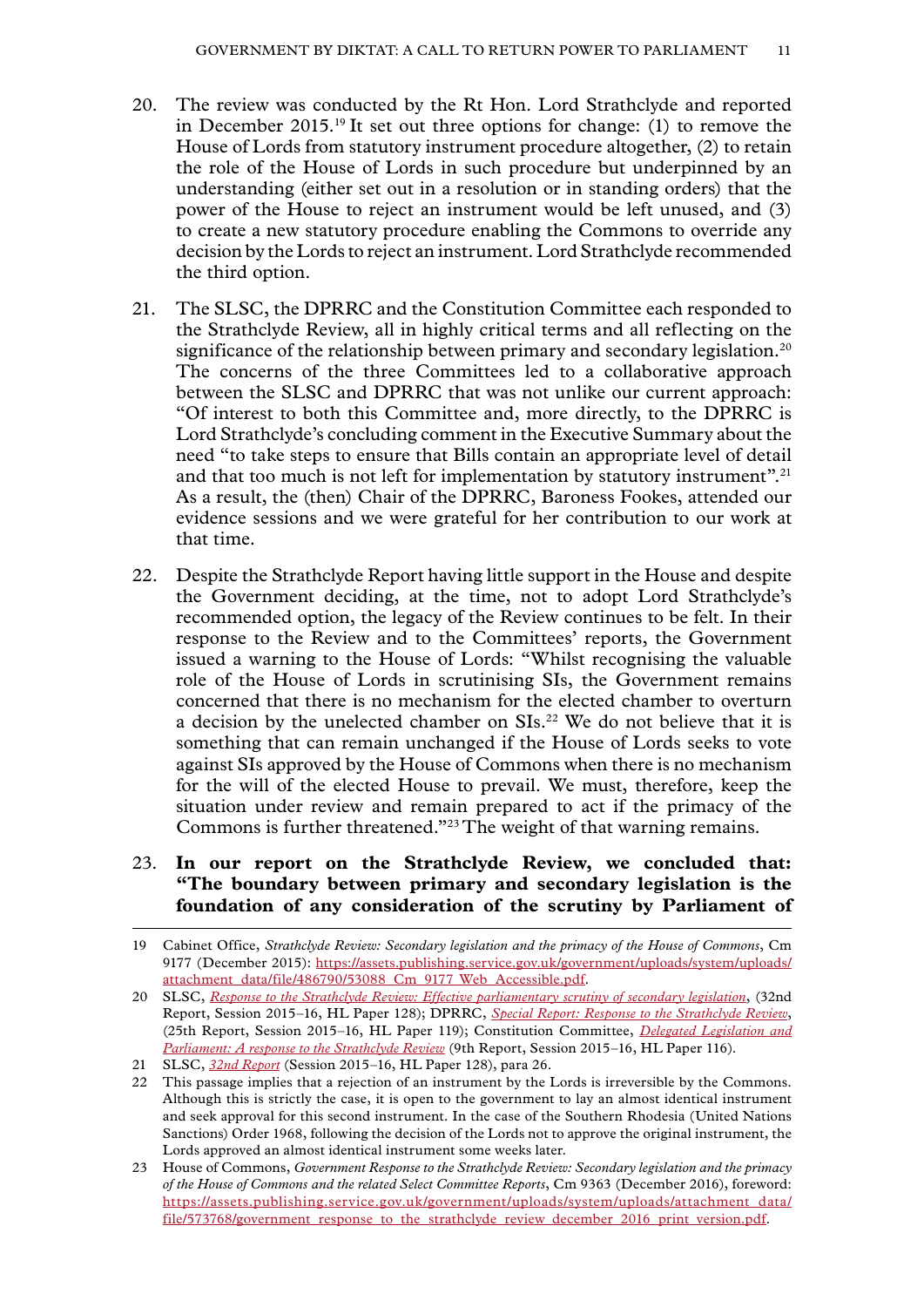<span id="page-13-0"></span>**secondary legislation".**<sup>24</sup> **We remain of that view. The more that is left to secondary legislation, the greater the democratic deficit because of the absence of robust procedures enabling effective parliamentary scrutiny of secondary legislation.**

#### *Re-setting the balance and the principles of parliamentary democracy*

- 24. In our request to the three Permanent Secretaries for written evidence for this report, we put to them that a number of recent statutory instruments had contained significant policy changes, and we asked them whether they agreed that it was time to consider re-setting the boundary between primary and secondary legislation.<sup>25</sup> They replied: "The Government recognises the importance of reflecting well developed policy in appropriate legislative detail. Delegated legislation is an essential part of our legislative framework and all legislation, including delegated legislation, should be clear, precise and proportionate and must also be subject to appropriate scrutiny". They acknowledged that these "exceptional times … do not necessarily provide a model example of how Parliament would like to see legislation brought forward" and said that: "The Government is committed to ensuring the appropriateness of any delegated powers included in a bill is fully tested as part of the bill preparation process by policy leads and departmental lawyers acting with advice from Parliamentary Counsel."26 **We are concerned, however, that the underlying challenge to the balance between Parliament and government is not primarily attributable to the impact of "exceptional times" such as Brexit and the pandemic, as the Permanent Secretaries appeared to assert, but is instead the result of a general strategic shift by government.**
- 25. The Permanent Secretaries were pressed further in oral evidence. They were asked whether part of their role was to advise ministers whether policy should be implemented by primary rather than secondary legislation. Ms Finkelstein said that, if a power to make secondary legislation existed, it would always be considered because "… there is competition for parliamentary time, so there is no question that, when thinking about making changes, there will always be a question as to whether they are suitable for secondary legislation because of the challenge of space for significant primary legislation".27
- 26. Dame Elizabeth was also asked about the basis for deciding, when drafting a bill, what should be on the face of the bill and what should be left to regulations. She said: "Our starting position is that we want the Bill to tell its story in such a way that Parliament can scrutinise the policy framework and the policy at a sufficient level of detail that they understand what the Bill is about".28 She went on: "… your hope [is] that the main points of principle of the policy are set out in the Bill to enable Parliament to give it sufficient scrutiny"–but, she said, "… we do not always achieve that, for a variety of reasons".<sup>29</sup>These included, for example, that "... the detailed policy cannot be worked out at the point at which you bring forward the primary legislation, but there may be practical or political drivers to bringing forward the legislation at a particular time", or "… the legislative programme is so

29 [Q4](https://committees.parliament.uk/oralevidence/2063/default/).

<sup>24</sup> SLSC, *[32nd Report](https://publications.parliament.uk/pa/ld201516/ldselect/ldsecleg/128/128.pdf)* (Session 2015–16, HL Paper 128), para 76.

<sup>25</sup> Written evidence from HM Government, [Q12.](https://committees.parliament.uk/publications/7862/documents/81684/default/)

<sup>26</sup> Written evidence from HM Government, [A12.](https://committees.parliament.uk/publications/7862/documents/81684/default/)

<sup>27</sup> [Q2](https://committees.parliament.uk/oralevidence/2063/default/).

<sup>28</sup> [Q4](https://committees.parliament.uk/oralevidence/2063/default/).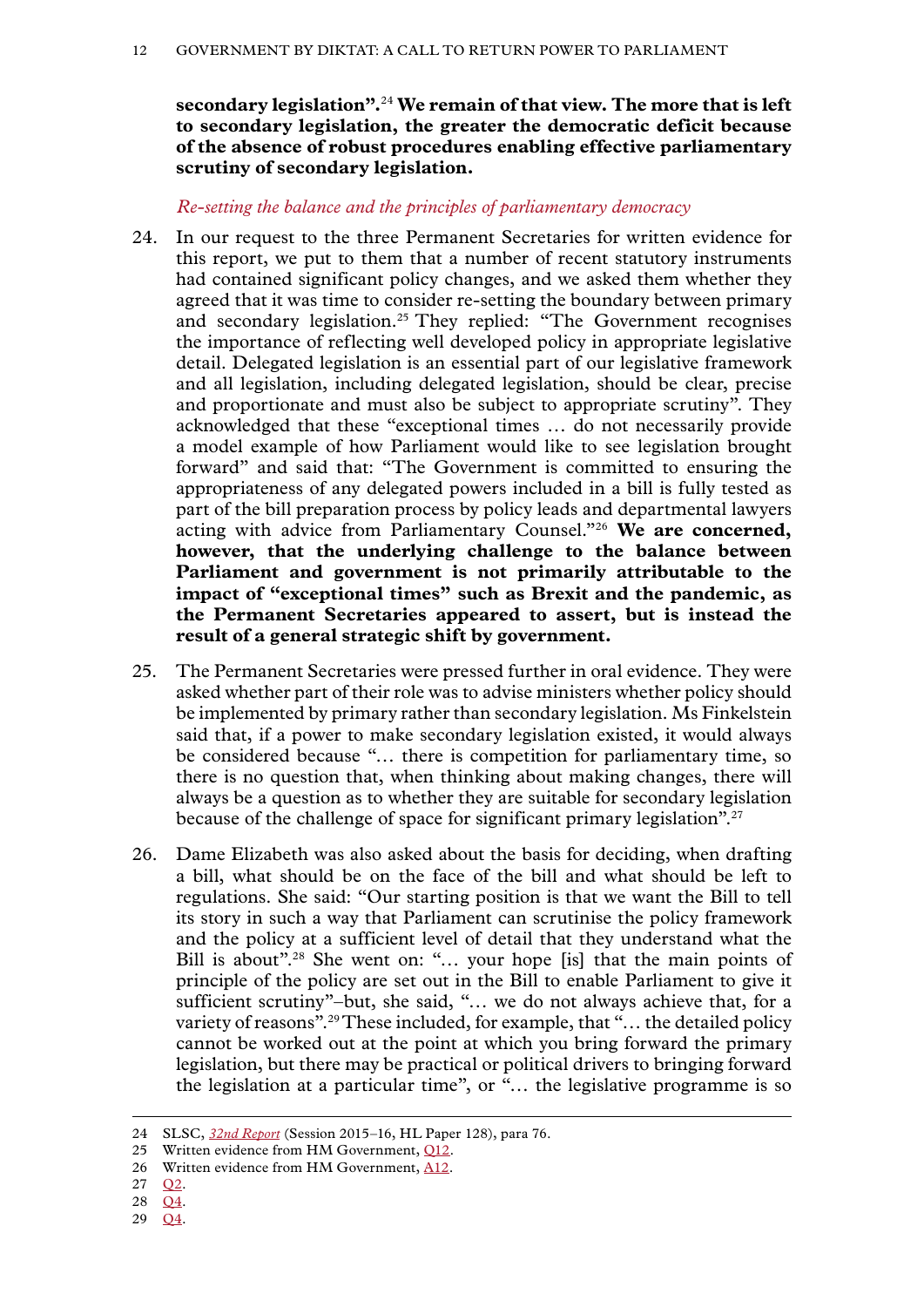<span id="page-14-0"></span>tight and there is great demand for legislation each year".30We acknowledge that Dame Elizabeth correctly describes a political reality but it is one which has contributed to the crisis in the legislative process that we have identified. If detailed policy has not been resolved at the introduction of primary legislation, then that legislation must always be premature.

- 27. In their written evidence, the Permanent Secretaries described what was being done to ensure that bills contain only appropriate delegations of power. They referred to training and resources, including the Cabinet Office Guide to Making Legislation ("the Guide") which, they said, "contains extensive guidance for teams in relation to delegated powers".31 In oral evidence, both Dame Elizabeth<sup>32</sup> and the Lord President<sup>33</sup> also asserted that departments were called to account by the Parliamentary Business and Legislation (PBL) Committee of the Cabinet Office for the inclusion of delegated powers in bills.
- 28. While we welcome these encouraging words, we share the concern expressed by the DPRRC in its parallel report that the answers given in evidence appear to encourage bill teams to see the inclusion of delegated powers as a political or practical matter, without reference to more fundamental issues relating to the principles of parliamentary democracy.
- 29. We wonder how strong a protection the provisions of a Guide will prove in the face of ministers wishing to show prompt departmental performance. **We nonetheless endorse the DPRRC's recommendation that the Cabinet Office Guide to Making Legislation be amended to include a statement of principles which should govern any decision by ministers about whether a bill should include delegated legislative powers. The statement should require ministers, when seeking a delegation of legislative power, to take into account to the fullest extent possible the principles of parliamentary democracy, namely parliamentary sovereignty, the rule of law and the accountability of the executive to Parliament**. We note that the current Guide, in paragraph 16.1, refers to some factors that departments are told to consider when seeking delegated powers, but they do not, we believe, go to the fundamental issue raised by the DPRRC.

#### **Skeleton legislation**

30. The balance between what provision is on the face of a bill and what is left for secondary legislation varies from bill to bill. At one extreme, a bill will contain no delegations and every aspect of the policy will be set out on its face. At the other extreme, a bill is simply a skeleton or framework bill–a bill which contains so many significant delegated powers that the "real operation" [of the Act] would be entirely by the regulations made under  $it^{\prime\prime}$ <sup>34</sup> Without delegation of power to enable ministers to make regulations about the detailed implementation of an Act, parliamentary time would become congested, and the legislative process would move too slowly. But too little on the face of a bill means that Parliament would, in effect, be signing a legislative blank cheque. There is a balance to be struck whereby the principles of the

33 [Q3.](https://committees.parliament.uk/oralevidence/2063/default/)

<sup>31</sup> Written evidence from HM Government, [A12.](https://committees.parliament.uk/publications/7862/documents/81684/default/)

<sup>30</sup> [Q4](https://committees.parliament.uk/oralevidence/2063/default/). 32 [Q4](https://committees.parliament.uk/oralevidence/2063/default/).

<sup>34</sup> Delegated Powers Committee, *1st Report* (Session 1992–93, HL Paper 57), para 15.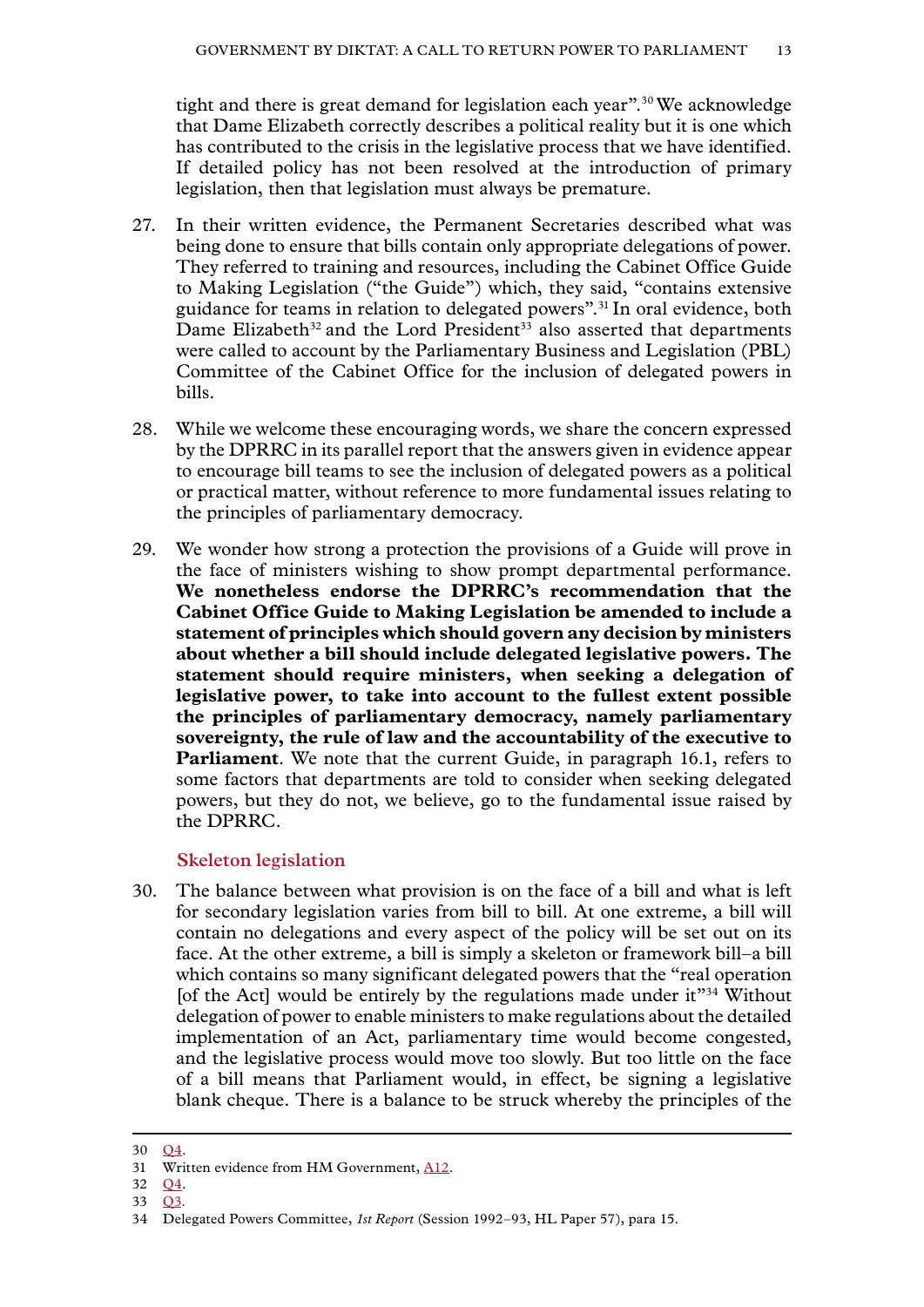legislation are set out on the face of the primary legislation with matters of detailed implementation left to regulations.

- 31. In September 2020, such was their concern about the use of skeleton legislation, that the SLSC, the DPRRC and the Constitution Committee wrote to the Government (see paragraph 9 above) about "the growing tendency for the Government to introduce skeleton bills, in which broad delegated powers are sought in lieu of policy detail". The Committees said that "Parliament is being asked to pass legislation without knowing how the powers conferred may be exercised by ministers and so without knowing what impact the legislation may have on members of the public affected by it". The letter set out in detail examples of skeleton legislation, both recent Brexit-related bills and bills in earlier sessions. The former included: the Haulage Permits and Trailer Registration Bill, the Healthcare (International Arrangements) Bill, the first and second Immigration and Social Security Co-ordination (EU Withdrawal) Bills and the Medicines and Medical Devices Bill. The Civil Liability Bill, in session 2017–19, provided an example of a non-Brexit skeleton bill.
- 32. In their written evidence, the Permanent Secretaries acknowledged that Brexit and the pandemic had led to some legislation having to be "delivered swiftly" and as a result some bills had had "to provide for significant secondary powers".<sup>35</sup> In oral evidence, Dame Elizabeth sought to offer the following reassurance:

"The Parliamentary Business and Legislation Committee takes the powers very seriously, and Ministers understand that. When they come before the committee, they know they will have to discuss the powers they are taking and how they might land in Parliament, and that is a significant part of the role which the Parliamentary Business and Legislation Committee plays in relation to the clearance of Bills."

- 33. We do not quarrel with Dame Elizabeth's assertion, but we nonetheless believe that the outcomes have been less than desirable.
- 34. The PBL Committee is a Cabinet Committee, with terms of reference "to consider matters relating to the Government's parliamentary business and delivery of its legislative programme". It is chaired by the Lord President. In evidence to the DPRRC, on 12 May 2021, a session also attended by members of the SLSC, the Lord President emphasised that the PBL Committee invariably asks for delegated powers to be justified and he added that, in his view, it is "in the interests of the Government to be as specific as possible".36 In response to the letter sent by the three Committees in September 2020, the Lord President took a similar line and agreed to consider issuing a communication to Secretaries of State "encouraging them to minimise the use of delegated powers where possible".<sup>37</sup>
- 35. **As the DPRRC states in its parallel report, skeleton legislation signifies an exceptional shift in power from Parliament to the executive and entails the government, in effect, asking Parliament to pass primary legislation which is so insubstantial that it leaves the "real operation" of the law to be decided by ministers "on the hoof".**

<sup>35</sup> Written evidence from HM Government, [A12.](https://committees.parliament.uk/publications/7862/documents/81684/default/)

<sup>36</sup> [Q3.](https://committees.parliament.uk/oralevidence/2175/html/)

<sup>37</sup> Letter dated 19 October 2020 which is part of the skeleton bill correspondence. See footnote 7 above.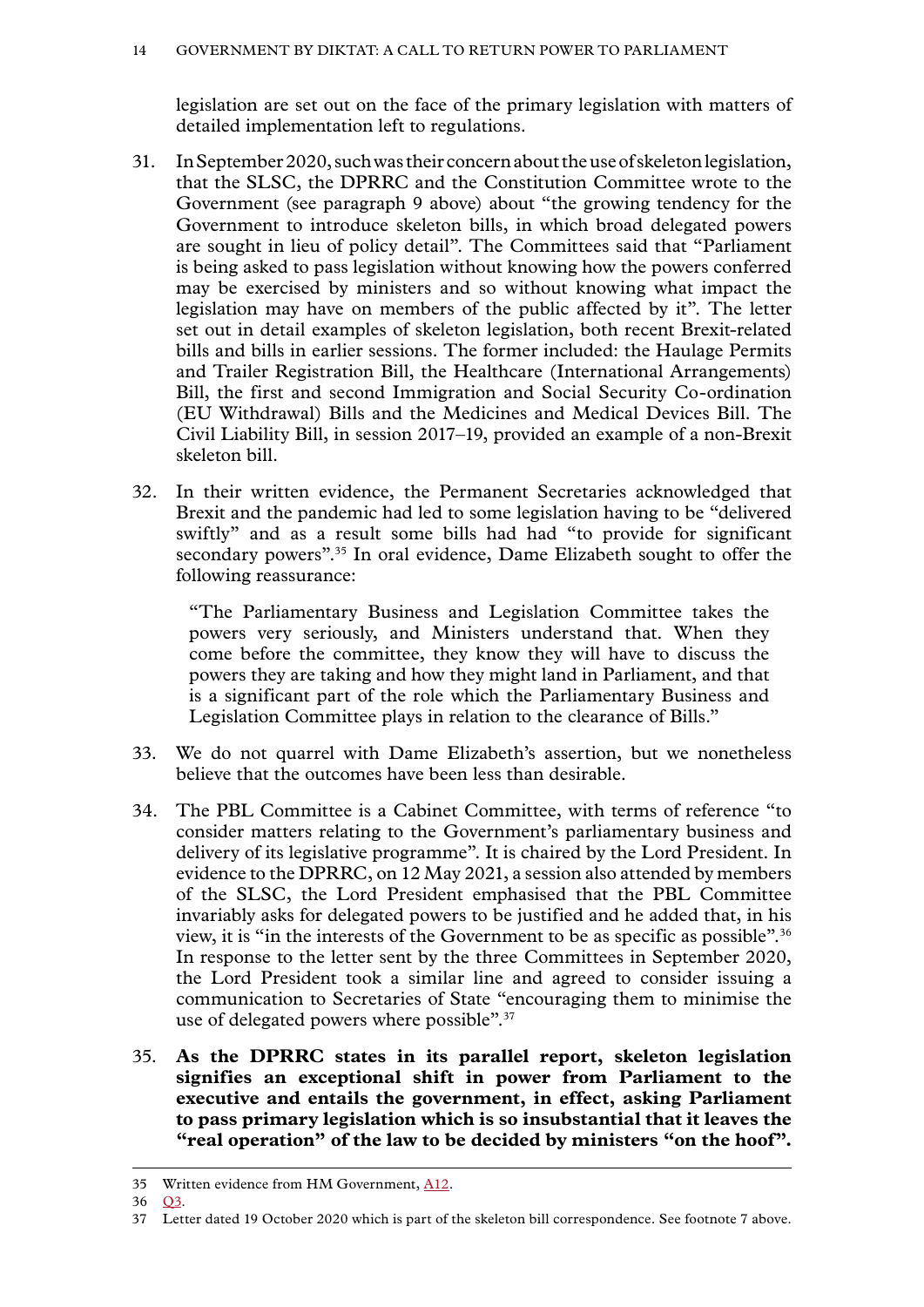<span id="page-16-0"></span>**We endorse the DPRRC's view that skeleton legislation should only be used in the most exceptional circumstances and that, where it is used, a department should always provide a full justification, including an explanation of the nature of those exceptional circumstances, why no other approach was reasonable to adopt and how the scope of the skeleton provision is to be constrained**. We note that the Guide to Making Legislation, in paragraph 16.11, tells departments that skeleton (called in the Guide "enabling") bills or skeleton clauses in a bill need to be fully justified, if possible, with relevant precedents. This does not, however, cover sufficiently the range of issues which should be addressed in a full justification.

- 36. The DPRRC proposes a new procedure for identifying skeleton bills or skeleton clauses in a bill. The principal burden, under the proposal, would initially rest with the department in that the procedure expects the department to disclose skeleton provision by way of a declaration in the delegated powers memorandum accompanying the bill (a "skeleton legislation declaration"). If no such declaration were made but the DPRRC considered that one should have been, then the Committee may invite the minister to justify his or her department's view (possibly in oral evidence), following which the Committee would make a short report to the House, ideally before second reading. The DPRRC proposes that it should be given a "scrutiny reserve" in these circumstances so that the bill could not proceed to second reading before it has made that short report.
- 37. For bills starting in the House of Commons, unless a similar mechanism were to be established in that House, the challenge of the DPRRC, in the event of a department failing to make a skeleton legislation declaration, would ordinarily only bite once a bill had reached the House of Lords. An alternative mechanism might be to draw on the authority of the Speakers of the two Houses by giving them a role in adjudicating whether a bill is, or clauses in a bill are, skeleton legislation. We believe that the intervention of the Speakers would strengthen the role of Parliament, and there is the precedent that the Speaker of the House of Commons has power to certify whether a bill is a money bill under the Parliament Act 1911. We acknowledge, however, that a precise definition of "skeleton bill" or "skeleton clauses" would be more difficult to prescribe compared to the clarity of the meaning of money bill set out in section 1(2) of the 1911 Act. More generally, this proposal raises complex issues which would require a great deal of further exploration by both Houses and the Government.

#### *Secondary legislation and skeleton bills and clauses*

- 38. Despite the burden of being called to account to justify their use, we accept that there may be circumstances where a government, perhaps for the reasons described by Dame Elizabeth (see paragraph 26 above), will nevertheless decide to press ahead with a skeleton bill or skeleton clauses in a bill.
- 39. In such circumstances, whether the department makes a declaration that the bill is (or contains clauses which are) skeletal, or a finding to that effect is made by the DPRRC or under a procedure involving the Speakers, the consequences might be that:
	- the minister would be challenged about the use of skeleton legislation during the second reading debate and required to provide a fuller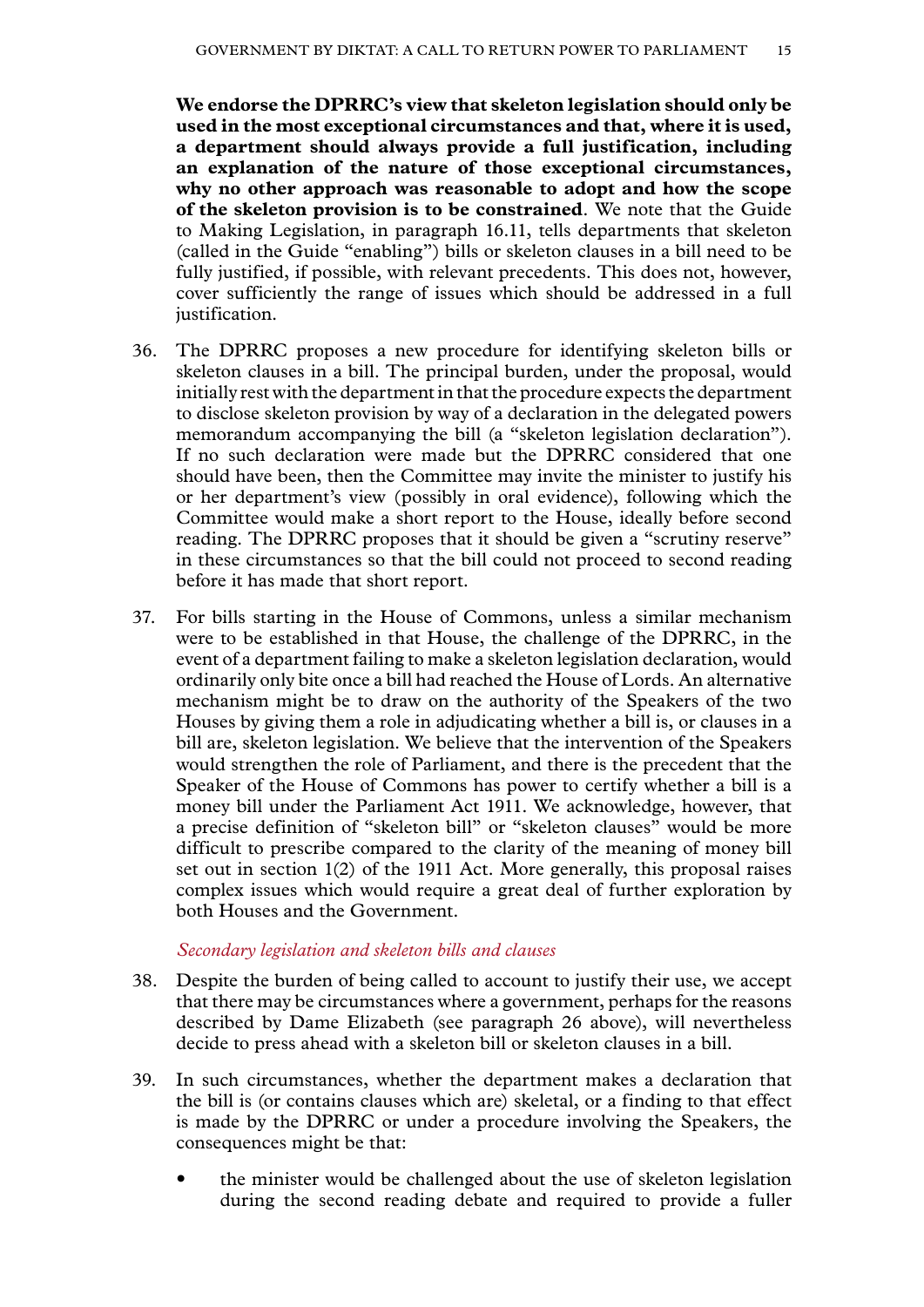justification for its use. It would then be a matter for the House to decide whether the bill should receive a second reading;

- <span id="page-17-0"></span>• the minister would be persuaded to delay progress of the bill to enable further provision to be put on its face (as happened during the passage of the Childcare Bill in 2015, following adverse reports from the DPRRC and the Constitution Committee about its skeletal nature);<sup>38</sup>
- the department would be pressed into providing illustrative draft statutory instruments, before second reading, to show how the powers were intended to be used.
- 40. **The consequences of a declaration—or a finding—that a bill is a skeleton bill (or contains skeleton clauses) need, however, to go well beyond second reading. Skeleton bills or skeleton clauses, by their very nature, cannot be adequately scrutinised during their passage through Parliament. Accordingly, if skeleton legislation is to be enacted, there should, at the very least, be statutory safeguards in place to ensure that the lack of parliamentary scrutiny at the primary legislation stage is recompensed by a more challenging scrutiny procedure at the secondary legislation stage.**
- 41. Options for safeguards might include:
	- A requirement on the face of the bill that the exercise of any powers under it that are conferred by skeleton provision should be subject to an enhanced scrutiny procedure (a super-affirmative procedure) that enables Parliament, or committees of the two Houses, to comment on a draft of any instrument before it is laid in its final form and to propose amendments to the draft.<sup>39</sup>
	- Alternatively, as the DPRRC suggests in its parallel report, a generic requirement to apply an enhanced scrutiny procedure to the exercise of powers conferred under skeleton provision might be included in a revised Statutory Instruments Act 1946 (including provision for Parliament to propose amendments to draft statutory instruments made under such powers).
	- A requirement, in addition, that the exercise of any powers made under skeleton provision should be subject to consultation, with a further requirement for ministers to report to Parliament on the outcome of such consultation, including how the findings of the consultation were taken into account in preparing the secondary legislation.

#### *Further inquiry on re-setting the balance of power between Parliament and the government*

42. We are aware that we are making suggestions that some may consider to be radical, both in terms of there being a determination as to whether a bill is a skeleton bill (or contains skeleton clauses) and the consequences that should follow any such determination. It is not within the scope of this report to offer

<sup>38</sup> HL Deb, 1 July 2015, [col 2074](https://publications.parliament.uk/pa/ld201516/ldhansrd/text/150701-0001.htm).

<sup>39</sup> We note that Sir Jonathan Jones KCB QC (Hon), former Treasury Solicitor, in his remarks to the Statute Law Society on 9 September 2021 made a similar proposal in relation to the exercise of Henry VIII powers or powers which create or extend criminal offences: [https://www.ucl.ac.uk/laws/sites/](https://www.ucl.ac.uk/laws/sites/laws/files/statute_law_society_re_secondary_legislation_edited_-_j.jones_27102021.pdf) [laws/files/statute\\_law\\_society\\_re\\_secondary\\_legislation\\_edited\\_-\\_j.jones\\_27102021.pdf](https://www.ucl.ac.uk/laws/sites/laws/files/statute_law_society_re_secondary_legislation_edited_-_j.jones_27102021.pdf) [accessed 12 November 2021].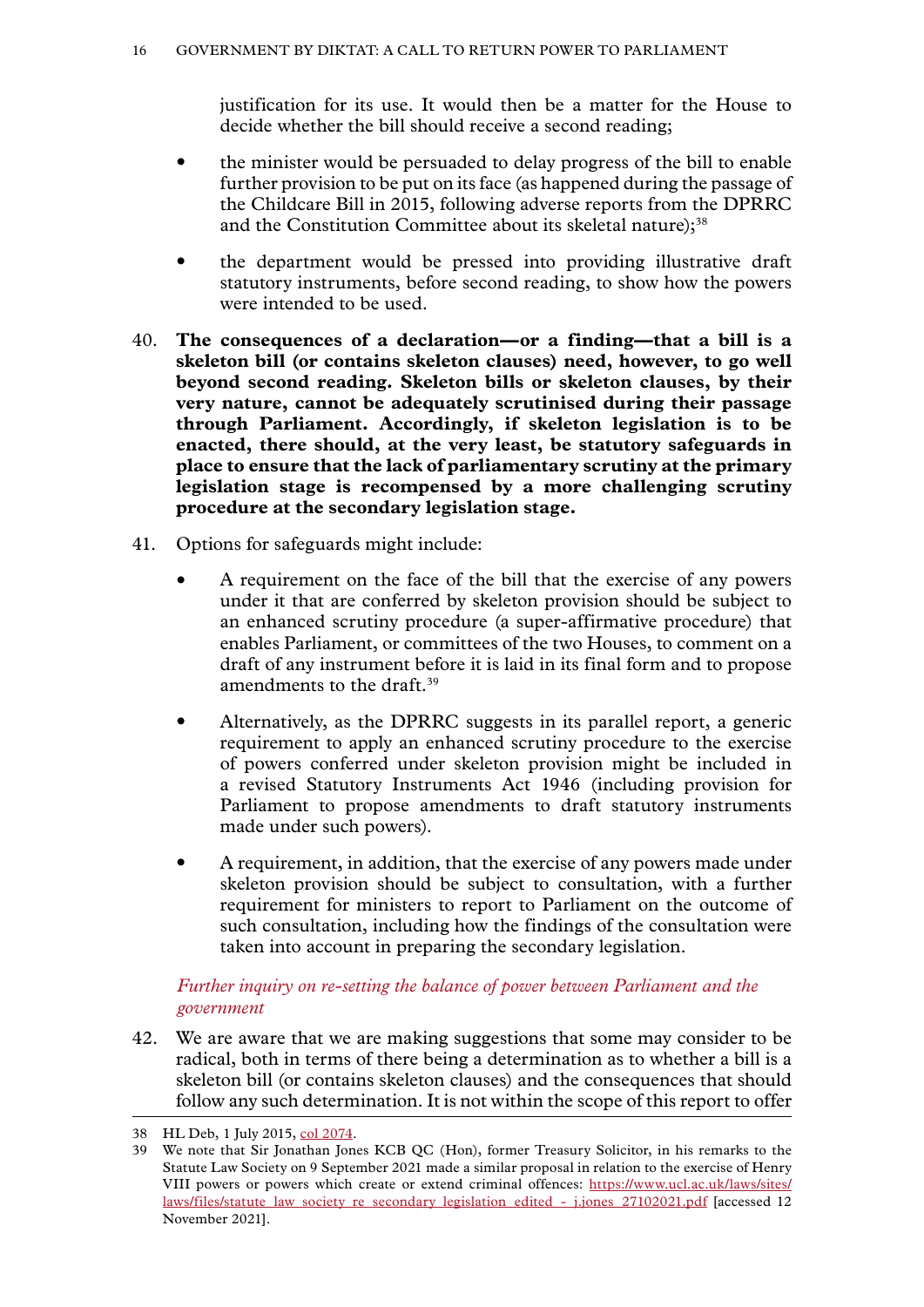<span id="page-18-0"></span>a fully developed scheme for the implementation of these suggestions–not least because these are matters of equal concern to the House of Commons, and the Government, and require thorough discussion within Parliament and Whitehall, and the involvement of interested organisations and the wider public.

- 43. **We recommend that the Government, together with the two Houses of Parliament and their Procedure Committees, should consider (a) adopting procedures for determining whether legislation is skeleton legislation, and (b) what the consequences of any such determination should be, in terms of scrutiny of such legislation and any statutory instruments made under powers contained in it.**
- 44. The proposals set out in this chapter are intended to provide safeguards in circumstances where a government introduces skeleton legislation. We have endorsed the view of the DPRRC that the Guide should state that skeleton legislation should be used only in the most exceptional circumstances, and evidence from the Government indicates that they agree—the Lord President told the DPRRC in oral evidence that "detailed legislation is very important and is the right way to go in most cases" and Dame Elizabeth told us that her starting point is that a bill should "tell its story in such a way that Parliament can scrutinise the policy framework and the policy at a sufficient level of detail that they understand what the Bill is about". Given this, it seems reasonable to anticipate—and it is our hope—that skeleton legislation will be relatively rare and, as a result, the proposed enhanced scrutiny procedure would only rarely be required. The inevitable conclusion therefore is that when it is used, it will be as a direct result of the government of the day having decided, in all the circumstances, to press ahead with a skeleton bill or a bill containing skeleton clauses.

#### **Legislative sub-delegation of power**

- 45. In its parallel report, the DPRRC draws attention to legislative subdelegation of power. This is where an Act of Parliament confers a legislative power on ministers which, in turn, includes provision for a further delegation of legislative power. This means that the minister may make a statutory instrument which includes a delegated power conferring on themselves or another person or body power to make further regulations—or "tertiary legislation".
- 46. The DPRRC makes several recommendations about legislative sub-delegation of power, focusing on the inclusion in bills of powers to sub-delegate. However, sub-delegation is also relevant to the scrutiny of secondary legislation because it is in secondary legislation that delegated powers to make tertiary legislation are to be found. **We therefore endorse the recommendation of the DPRRC that where a statutory instrument contains a delegation of power, the accompanying explanatory memorandum should state clearly, under a separate heading, that this is the case, with a full explanation of why the power is needed and its scope.**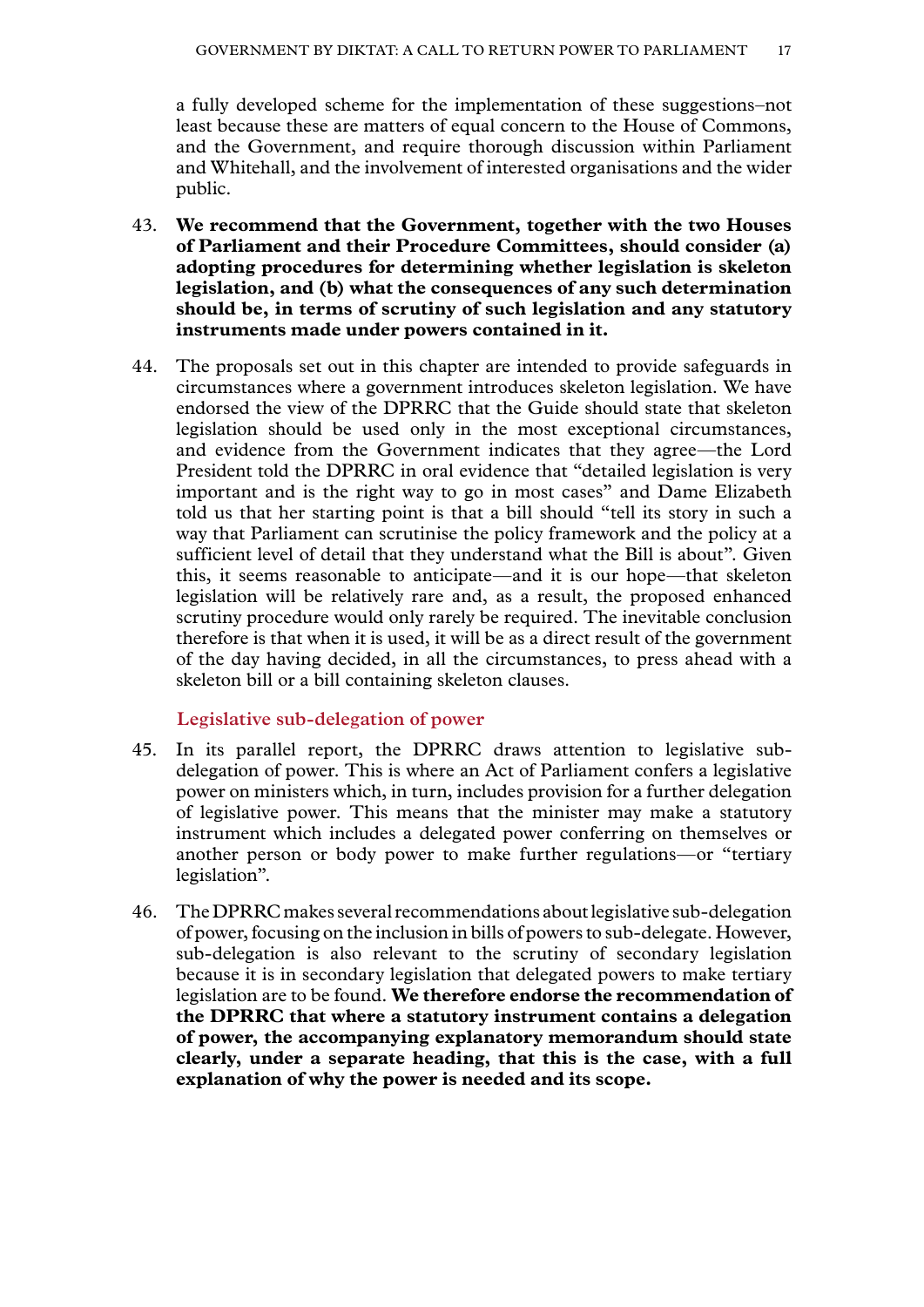# <span id="page-19-0"></span>**Chapter 3: ISSUES OF CONCERN TO THE SLSC ABOUT SECONDARY LEGISLATION**

#### **Secondary legislation and guidance**

#### *Blurring of the boundary*

- 47. In its parallel report, the DPRRC identifies three principal forms of guidance: pure guidance (guidance which simply assists but does not direct), guidance which the law requires those to whom it is directed "to have regard to" and mandatory guidance (guidance which must be complied with).<sup>40</sup> The second and third of these may be said to have legislative effect. The Committee also lists a number of other devices used in primary legislation which can similarly be said to be legislative in effect (and gives examples of what it describes as "disguised legislative instruments").<sup>41</sup> The DPRRC suggests that the multiplicity of legislative devices is confusing to Parliament and the public, and makes a number of recommendations intended to improve the clarity of primary legislation and to increase the role of Parliament in scrutinising the exercise of these legislative powers.
- 48. In our interim report on the work of the Committee, published in December 2020, and again in our end of session report in April  $2021$ ,<sup>42</sup> we highlighted another issue relating to guidance, namely the blurring of the boundary between secondary legislation and guidance and, in particular, the way in which, on occasion, guidance which is advisory only has been presented as if it were stating the law as set out in secondary legislation:<sup>43</sup>

"Quite early on in the pandemic, we drew to the attention of the House the need for a clear distinction between legislation and guidance. For example, guidance for the first lockdown said that "only one form of exercise a day" was allowed, whereas the legislation did not limit it in this way. In our 13th Report, we published an exchange of correspondence with the Secretary of State for Health and Social Care, the Rt Hon. Matt Hancock MP, who confirmed that it was the instrument and not the guidance which was legally enforceable."

- 49. We remain concerned that the distinction between legislation and guidance continues to be unclear. In our 35th Report, on an exemption to the travel restrictions to allow foreign poultry workers into the country, we noted that guidance said that the employer should provide a translation of the local lockdown restrictions and the worker should sign to say that he or she had understood them, but this provision was not included in the regulations.<sup>44</sup>
- 50. In a report published in July 2021, entitled *Rule of Law Themes from COVID-19 Regulations*, the JCSI also expressed concern that "guidance has been used in the context of the pandemic response in a way that appears to attempt to

<sup>40</sup> See *Craies on Legislation*, 11th edition (Sweet & Maxwell, 2017), pp 165–9, for further analysis of different types of guidance.

<sup>41</sup> These include, for example, a power to make to a determination under provision in the [Housing and](https://publications.parliament.uk/pa/cm201516/cmpublic/housingplanning/memo/hpb129.htm) [Planning Bill](https://publications.parliament.uk/pa/cm201516/cmpublic/housingplanning/memo/hpb129.htm) (Session 2015–16), a power to give directions under provision in the [Education and](https://publications.parliament.uk/pa/cm201516/cmpublic/educationadoption/memo/educ04.htm) [Adoption Bill](https://publications.parliament.uk/pa/cm201516/cmpublic/educationadoption/memo/educ04.htm) (Session 2015–16) and a power to issue a code of practice under provision in the [Digital](https://publications.parliament.uk/pa/cm201617/cmpublic/digitaleconomy/memo/DEB42.htm) [Economy Bill](https://publications.parliament.uk/pa/cm201617/cmpublic/digitaleconomy/memo/DEB42.htm) (Session 2016–17). See the DPRRC's parallel report, para 101.

<sup>42</sup> See footnote 9 above and Appendix 1 to this report.

<sup>43</sup> SLSC, *[Interim report on the Work of the Committee in Session 2019–21](https://committees.parliament.uk/publications/4105/documents/40792/default/)* ([39th Report](https://committees.parliament.uk/publications/4105/documents/40792/default/), Session 2019–21, HL Paper 200), paras 20–21.

<sup>44</sup> SLSC, *[35th Report](https://committees.parliament.uk/publications/3701/documents/35960/default/)* (Session 2019–21, HL Paper 177).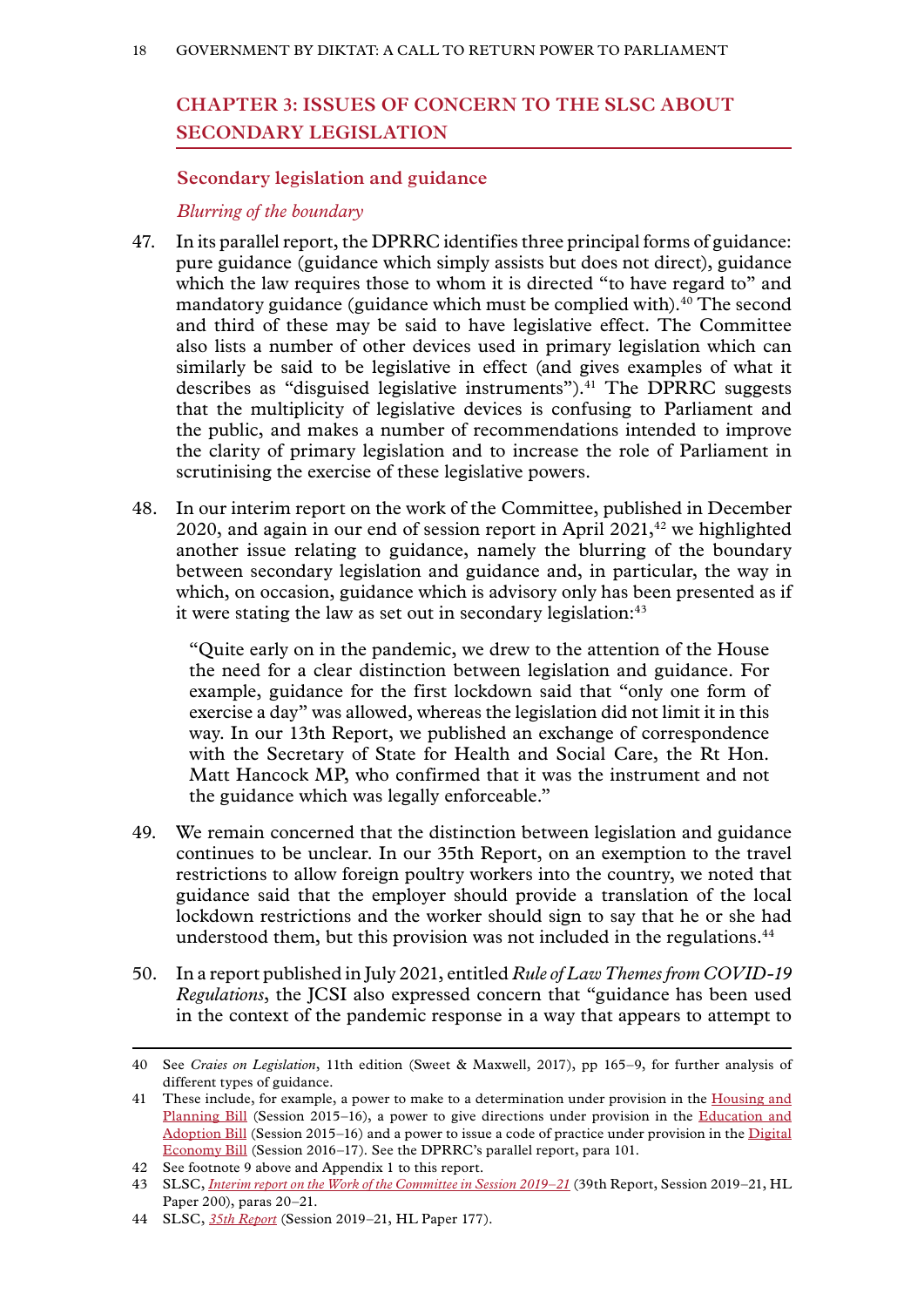impose more severe restrictions than are imposed by law, by presenting the guidance to the public as if it were law that compelled compliance",<sup>45</sup> and that "there appears to have been an unwillingness to distinguish between the wishes of Government expressed informally or in guidance and the requirements of the law, which has been a feature of the Government's response to the coronavirus pandemic despite this issue having been raised by parliamentary Committees at various stages in 2020 and 2021".46 The issue was also raised by the Constitution Committee in its report, published in June 2021, entitled *COVID-19 and the use and scrutiny of emergency powers*, 47 and by the House of Commons Justice Committee in its report, published in September 2021, entitled *Covid-19 and the criminal law.*.48

51. We note in passing that in our 2nd Report of the current session, we drew special attention to the Wildlife and Countryside Act 1981 (Variation of Schedule 9) (England) (No. 2) Order 2021 (SI 2021/548) as an example of an instrument the statutory guidance on which described the legal requirements in terms which appeared to be less strict than the order itself:<sup>49</sup>

"We note that there appears to be an inconsistency between the provisions in the Order which make it an offence to allow common pheasants and red-legged partridges to escape into protected areas in England without a licence, and the statutory guidance which states that any activity "must not encourage the released birds to inhabit or occupy an adjacent European site". We take the view that the statutory guidance appears to offer a more realistic approach to the not inconsiderable challenges of trying to prevent the movement of gamebirds in the wild. The mismatch between the provisions in the Order and the statutory guidance again raises concerns about the relationship between guidance and legislation which we have expressed repeatedly before."

52. In a letter to the Lord President, dated 18 January  $2021$ ,<sup>50</sup> we said: "... this confusion between legislation and guidance is directly contrary to the idea of accessible and clear law, and falls short of the legislative standards which Parliament and the public are entitled to expect". The JCSI, in its report, made a similar point:<sup>51</sup>

"The rule of law requires a clear distinction to be made between nonstatutory guidance and requirements imposed by law. Whereas nonstatutory guidance may influence, the law requires compliance. Lawenforcement officials and other public authorities have neither the duty nor the right to apply or enforce guidance as if it were the law.

In the context of the pandemic, where regulations came into force with little or no time to prepare for the new restrictions and where new

<sup>45</sup> JCSI, *Rule of Law Themes from COVID-19 Regulations*, (1st Special Report, Session 2021–22, HC 600, HL Paper 57), para 40.

<sup>46</sup> JCSI, *Rule of Law Themes from COVID-19 Regulations*, (1st Special Report, Session 2021–22, HC 600, HL Paper 57), para 42.

<sup>47</sup> Constitution Committee, *COVID-19 and the use and scrutiny of emergency powers* (3rd Report, Session 2021–22, HL Paper 15), Chapter 4.

<sup>48</sup> House of Commons Justice Committee, *[Covid-19 and the criminal law](https://committees.parliament.uk/publications/7439/documents/77794/default/)* [\(4th Report,](https://committees.parliament.uk/publications/7439/documents/77794/default/) Session 2021–22, HC 71).

<sup>49</sup> SLSC, *[2nd Report](https://publications.parliament.uk/pa/ld5802/ldselect/ldsecleg/7/703.htm)*, (Session 2021–22, HL Paper 7), para 6.

<sup>50</sup> The letter of [18 January 2021](https://committees.parliament.uk/publications/4383/documents/44372/default/) and the Lord President's reply of [17 February 2021](https://committees.parliament.uk/publications/4929/documents/49319/default/) are published on our webpage.

<sup>51</sup> JCSI, *Rule of Law Themes from COVID-19 Regulations*, (1st Special Report, Session 2021–22, HC 600, HL Paper 57), paras 45 and 46.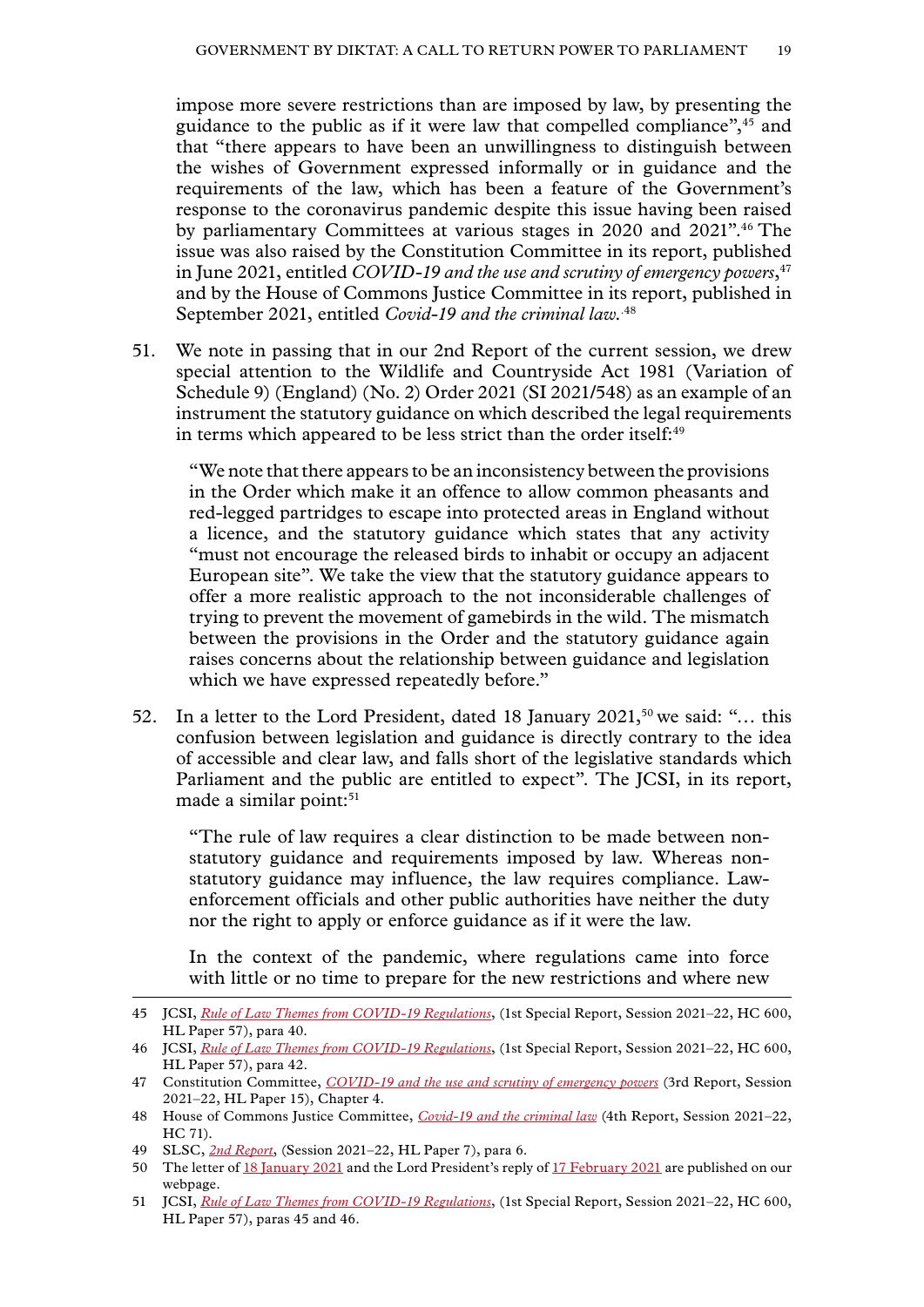<span id="page-21-0"></span>regulations were made relatively frequently, it was even more important for the guidance to clearly delineate between what was mere advice and what was a legal requirement."

- 53. The Office of Parliamentary Counsel (OPC) states that it is committed to promoting "good law" which it defines as law that is "necessary, clear, coherent, effective and accessible". We emphatically endorse this definition and the OPC's aim of "making legislation more accessible and understandable for UK citizens".52
- 54. In a report entitled *The Government's response to COVID-19: Human Rights Implications*, published on 21 September 2020, the Joint Committee on Human Rights, said: "More care must be taken by the Government to distinguish between advice, guidance and the law, in media announcements as well as in official online sources".53 In response, the Government said: "The Government continues to review guidance online and ensure that it is up to date, and accessible so the public are able to interpret it correctly. This includes ensuring that guidance clearly distinguishes between Government advice and what measures people are legally required to follow".54 In response to our letter, the Lord President said that he would ask officials to remind departments of "the importance of clarity when legislation is being supplemented by guidance".
- 55. This confusion between legislation and guidance is important. In oral evidence to the DPRRC, the Lord President acknowledged this: "… I very strongly agree with your point that guidance is guidance, and the law is the law. The Government should not give the impression that they can make law by guidance, because they cannot, and no British subject has any obligation to follow non-law".55 The matter goes to the heart of the principle of the rule of law and the integrity of the statute book, and we agree with the JCSI that "where control is thought necessary, it must be achieved through legislation and not be brought through the back door by way of quasi-legislation presented as if it were actual legislation".56

*Use of guidance "to amplify legislation"*

56. We have also raised concerns about important elements of a policy change being left to guidance rather than being included in the relevant statutory instrument.57 One example is provided by the Heather and Grass etc. Burning (England) Regulations 2021 (which also demonstrated the uncertainties that arise when key aspects of a decision-making process are to be set out in guidance that is not available, even in draft form, when regulations are being scrutinised). Another example is the Health Protection (Coronavirus, Restrictions) (No. 3) and (All Tiers) (England) (Amendment) Regulations 2021 which left a key definition—the meaning of "critical worker"—to

<sup>52</sup> Office of the Parliamentary Counsel, 'About Us': [https://www.gov.uk/government/organisations/](https://www.gov.uk/government/organisations/office-of-the-parliamentary-counsel/about) [office-of-the-parliamentary-counsel/about](https://www.gov.uk/government/organisations/office-of-the-parliamentary-counsel/about) [accessed 10 November 2021].

<sup>53</sup> JCHR, *The Government's response to COVID-19: human rights implications* (7th Report, Session 2019– 21, HC 265, HL Paper 125), recommendation 2.

<sup>54</sup> JCHR, *The Government's Response to the Joint Committee on Human Rights Report: The Government's Response to COVID-19: Human Rights Implications*, CP 335 (December 2020): [https://committees.](https://committees.parliament.uk/publications/4154/documents/41106/default/) [parliament.uk/publications/4154/documents/41106/default/](https://committees.parliament.uk/publications/4154/documents/41106/default/) [accessed 16 November 2021].

<sup>55</sup> [Q10](https://committees.parliament.uk/oralevidence/2175/html/).

<sup>56</sup> JCSI, *Rule of Law Themes from COVID-19 Regulations*, (1st Special Report, Session 2021–22, HC 600, HL Paper 57), para 47.

<sup>57</sup> SLSC, *[48th Report](https://publications.parliament.uk/pa/ld5801/ldselect/ldsecleg/242/24203.htm)* (Session 2019–21, HL Paper 242).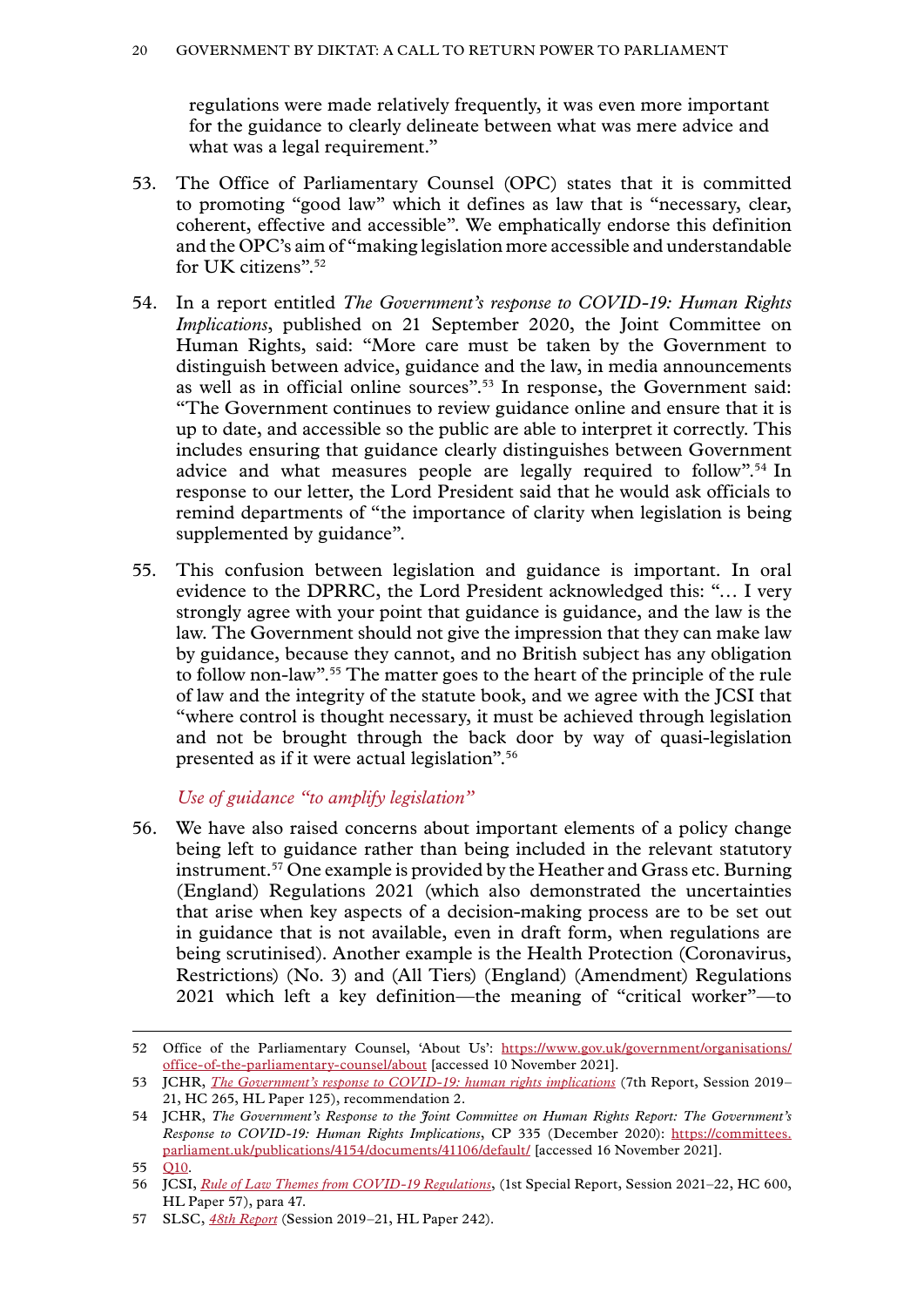guidance. We advised that "[t]he House may wish to ask for the definition to be reviewed urgently and included in regulations so that it can be subject to scrutiny by Parliament".<sup>58</sup>

- 57. In a report published in November 2018 on the delegation of powers, the Constitution Committee concluded: "Bills and statutory instruments should be sufficiently clear to ensure that guidance need not be relied on to interpret legislation. Guidance is not legislation and should not be treated as such. If there are policy lacunae in the legislation itself, it is unacceptable that guidance, which for the most part avoids parliamentary scrutiny, should serve to fill them".<sup>59</sup> We alluded to this in our letter to the Lord President of 18 January. In reply, the Lord President said that he understood the point that "legislative provisions should generally be found within the body of the legislation, rather than in guidance", and that failure to do this is detrimental to the accessibility of the law and raises difficulties for parliamentary scrutiny. The Government response to the Constitution Committee report, published in January 2019, made a similar point: "The Government agrees that guidance should not generally be used for the purposes of interpreting legislation and, in particular, that it should not stand in the place of anything that should be contained in legislative provision subject to appropriate scrutiny (in particular, provision that has the effect of imposing legal requirements)". $60$
- 58. The JCSI, in its *Rule of Law Themes from COVID-19 Regulations* report, also refers to what it describes as the "purported use of guidance to amplify legislation":<sup>61</sup>

"A key element of the rule of law is for legislation to be clear. Where legislation has been drafted so as to leave gaps in the law or areas of uncertainty, guidance (and particularly non-statutory guidance) cannot be used to fill those gaps as if it were the law itself.

Where the enabling power permits, guidance can be expressly referred to in legislation to provide elucidation on meaning. Care should be taken in such situations to ensure that there is tight correspondence between the legislation and guidance. However, where the enabling power does not permit it, Departments cannot add to the law by referring informally to guidance. Such guidance has not undergone parliamentary scrutiny and has no place in amplifying the law."

59. **Concern about the proper use of secondary legislation and guidance– in particular, inconsistencies between legislation and guidance, and the use of guidance to fill gaps in legislation–is widespread, particularly in relation to pandemic regulations. We expect to see fewer examples of poor practice in this regard and recommend that departments make every effort to ensure that a clear and appropriate distinction between legislation and guidance is maintained.**

<sup>58</sup> SLSC, *[41st Report](https://publications.parliament.uk/pa/ld5801/ldselect/ldsecleg/210/21006.htm)* (Session 2019–21, HL Paper 210), para 11.

<sup>59</sup> Constitution Committee, *[The Legislative Process: the Delegation of Powers](https://publications.parliament.uk/pa/ld201719/ldselect/ldconst/225/225.pdf)* ([16th Report](https://publications.parliament.uk/pa/ld201719/ldselect/ldconst/225/225.pdf), Session 2017– 19, HL Paper 225), para 81.

<sup>60</sup> Constitution Committee, *The Government Response to the Lords Constitution Committee Report: The Legislative Process: The Delegation of Powers* (25 January 2019): [https://www.parliament.uk/globalassets/](https://www.parliament.uk/globalassets/documents/lords-committees/constitution/Correswithministers/250119-Government-response-to-Leg-Process-Report.pdf) [documents/lords-committees/constitution/Correswithministers/250119-Government-response-to-](https://www.parliament.uk/globalassets/documents/lords-committees/constitution/Correswithministers/250119-Government-response-to-Leg-Process-Report.pdf)[Leg-Process-Report.pdf](https://www.parliament.uk/globalassets/documents/lords-committees/constitution/Correswithministers/250119-Government-response-to-Leg-Process-Report.pdf) [accessed 16 November 2021].

<sup>61</sup> JCSI, *Rule of Law Themes from COVID-19 Regulations* (1st Special Report, Session 2021–22, HC 600, HL Paper 57), paras 55–56.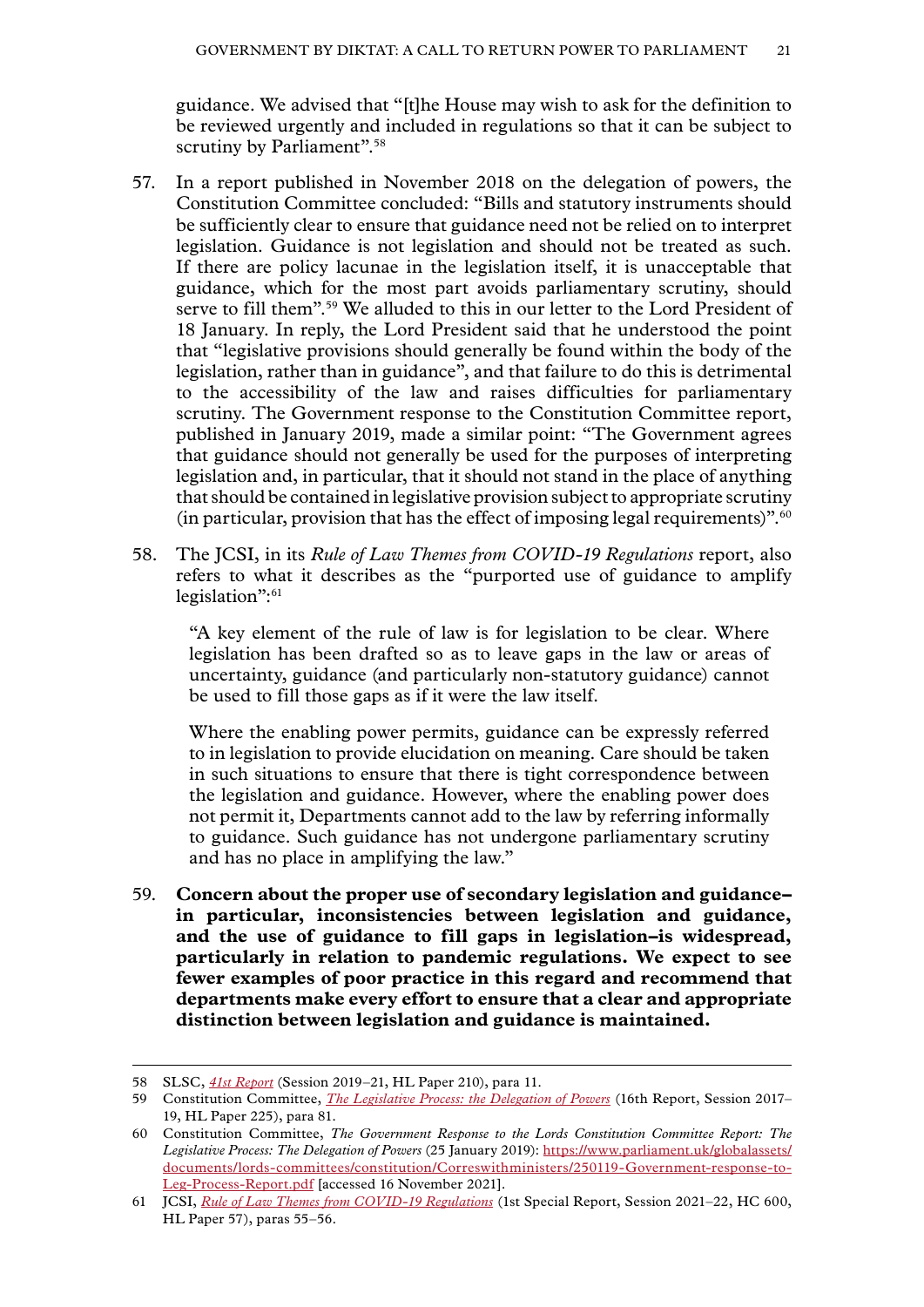#### **Quality of legislation and supporting information**

- <span id="page-23-0"></span>60. Issues under this heading have been the long-standing concern of the Committee and prompted our regular meetings with the Permanent Secretaries. Inevitably, given both the volume of secondary legislation required in relation to the COVID-19 pandemic and the rapidity with which it had to be brought into effect, the focus of our questions this year was on the impact of the pandemic on the quality of legislation and supporting information.
- 61. In their written evidence, the Permanent Secretaries acknowledged that "the time for drafting and checking the legislation and explanatory material was often squeezed" and that it was "unfortunately inevitable that from time to time necessary refinements to the policy are identified after the event, requiring correction at a later date, or supporting materials may not be of the quality the Government would normally be able to deliver when there is more time for quality assurance processes".<sup>62</sup> They also acknowledged that the exceptional circumstances of the pandemic did not provide a complete justification for recent lapses and that there were still "lessons to be learnt and progress to be made, especially in relation to explanatory memoranda".
- 62. Ms McGibbon, the Treasury Solicitor, said in her oral evidence in April 2021 that, although there had been no formal review of the emergency legislation produced in response to the pandemic, they had kept practices under review as they went along. She drew attention to two areas of particular concern: "the limited opportunities for parliamentary scrutiny of the legislation" (see paragraphs 74 to 76 below) and "the increased risk of errors as a result of the speed at which we are developing policy and legislation".63 With regard to the latter, Ms McGibbon said that the pandemic had placed significant pressure on a small group of drafting lawyers. Her department had responded to this by redeploying other departmental lawyers to support the drafting lawyers. As a result, she said, the quality of legislation had "held up pretty well".<sup>64</sup>Ms Finkelstein, Head of the Civil Service Policy Profession, provided a longerterm view about how improvements would be made, referring to training, a monthly newsletter to civil servants which included issues raised by the SLSC, and a revamping of the explanatory memorandum template.
- 63. **In our end of session 2019–21 report, we acknowledged the twin challenges of Brexit and the pandemic and recognised the achievements of the many civil servants who have had to respond to the exceptional demands of the current period.**<sup>65</sup> **We welcome the steps that the Government have taken, despite those challenges, to improve the quality of legislation and supporting information.**
- 64. **Now that the UK has withdrawn from the EU and the pandemic restrictions have eased, we look forward to seeing an acceleration in these improvements, including any that may result from a review of the delivery of the emergency legislation produced in response to the pandemic.**

<sup>62</sup> Written evidence from HM Government, [A3.](https://committees.parliament.uk/publications/7862/documents/81684/default/)

<sup>63</sup> [Q10](https://committees.parliament.uk/oralevidence/2063/default/).

<sup>64</sup> [Q10](https://committees.parliament.uk/oralevidence/2063/default/).

<sup>65</sup> SLSC, *[Work of the Committee in Session 2019–21](https://publications.parliament.uk/pa/ld5801/ldselect/ldsecleg/276/27604.htm)* (54th Report, Session 2019–21, HL Paper 276), para 27.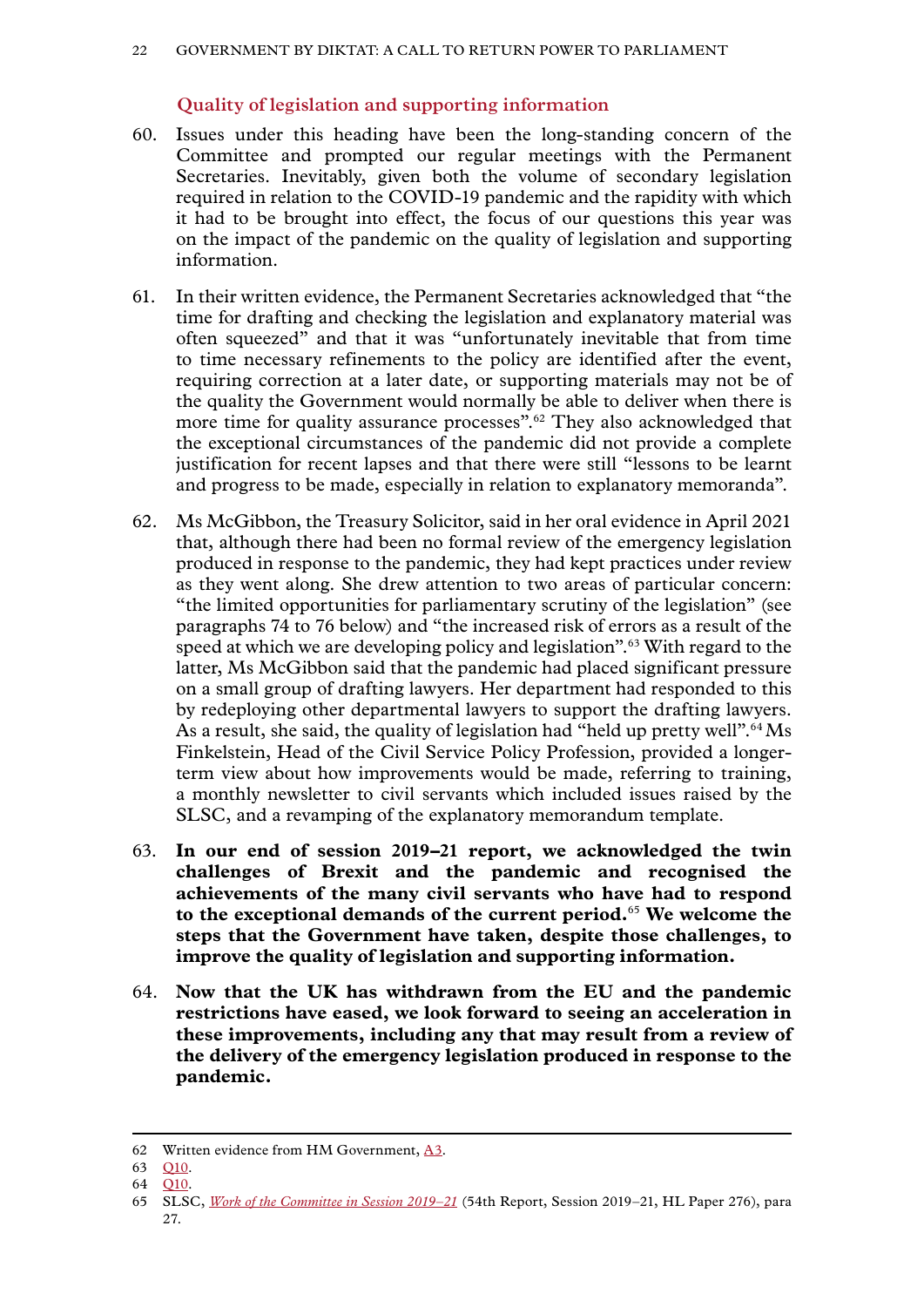#### *Senior responsible owners (SROs)*

- <span id="page-24-0"></span>65. Both the written evidence of the Permanent Secretaries<sup>66</sup> and the oral evidence of Ms Finkelstein and Ms McGibbon emphasised the role of the departmental SRO for secondary legislation–established in 2017–as being central in the drive to improve standards. The function of an SRO is to have oversight of their department's secondary legislation and to "champion and raise the profile of secondary legislation, including ensuring all relevant staff have the skills to engage with secondary legislation and Parliament".<sup>67</sup> We were told that the PBL Committee coordinates regular meetings so that SROs can share best practice across Whitehall, and that they "play a vital role in ensuring the quality of EMs".68 (We explored the role of SROs further in an evidence session with the Department for Transport on 19 October.)<sup>69</sup>
- 66. **Following the oral evidence session with the Permanent Secretaries, we were provided, at our request, with a list of departmental SROs, for the purpose of developing contacts between the Committee and SROs. We regard this as a welcome development, to the advantage of the SLSC and departments alike in pursuing the aim of improving the quality of secondary legislation.**

#### **Impact assessments**

#### *Coronavirus instruments*

- 67. We asked the Permanent Secretaries about the number of occasions on which coronavirus instruments were not accompanied by adequate information about their potential impact. In written evidence, they said that "a pragmatic and proportionate approach" had to be taken in the face of a national emergency, and that sometimes the impact information could be found in associated documents (such as in published Scientific Advisory Group for Emergencies (SAGE) documents). In oral evidence, Ms Finkelstein conceded that, if the information is to be easily accessible, it should be included in the explanatory memorandum but repeated that the exigencies of the pandemic had made this difficult.70
- 68. The issue came to the fore in the Committee's consideration of the draft Health and Social Care Act 2008 (Regulated Activities) (Amendment) (Coronavirus) Regulations 2021 which made it mandatory for anyone working inside a care home, including tradespeople and service providers, to be fully vaccinated against coronavirus unless subject to medical exemption. We were critical of the quality of the explanatory material including, amongst other things, the lack of any analysis of the impact on care homes. As a result, we took the exceptional step of inviting the Minister, Nadhim Zahawi MP, to give oral evidence during which he acknowledged that impact material should have been available alongside the instrument when it was laid.<sup>71</sup> The instrument was subsequently the subject of a regret motion, debated on 20 July 2021, in the name of Baroness Wheeler. The motion included reference to the absence of an impact assessment and was agreed by 221 votes to 211.

<sup>66</sup> Written evidence from HM Government, [A2](https://committees.parliament.uk/publications/7862/documents/81684/default/).

<sup>67</sup> Written evidence from HM Government, [A2](https://committees.parliament.uk/publications/7862/documents/81684/default/).

<sup>68</sup> Written evidence from HM Government,  $\underline{A3}$ . See also  $\underline{A4}$  $\underline{A4}$  $\underline{A4}$ .

<sup>69</sup> The transcript can be found on the Committee's webpage: [https://committees.parliament.uk/](https://committees.parliament.uk/oralevidence/2844/html/) [oralevidence/2844/html/](https://committees.parliament.uk/oralevidence/2844/html/). See also SLSC, *[17th Report](https://publications.parliament.uk/pa/ld5802/ldselect/ldsecleg/88/8806.htm)* (Session 2021–22, HL Paper 88), paras 25–34. 70 [Q16](https://committees.parliament.uk/oralevidence/2063/default/).

<sup>71</sup> SLSC, *[10th Report](https://committees.parliament.uk/publications/6810/documents/72255/default/)* (Session 2021–22, HL Paper 50).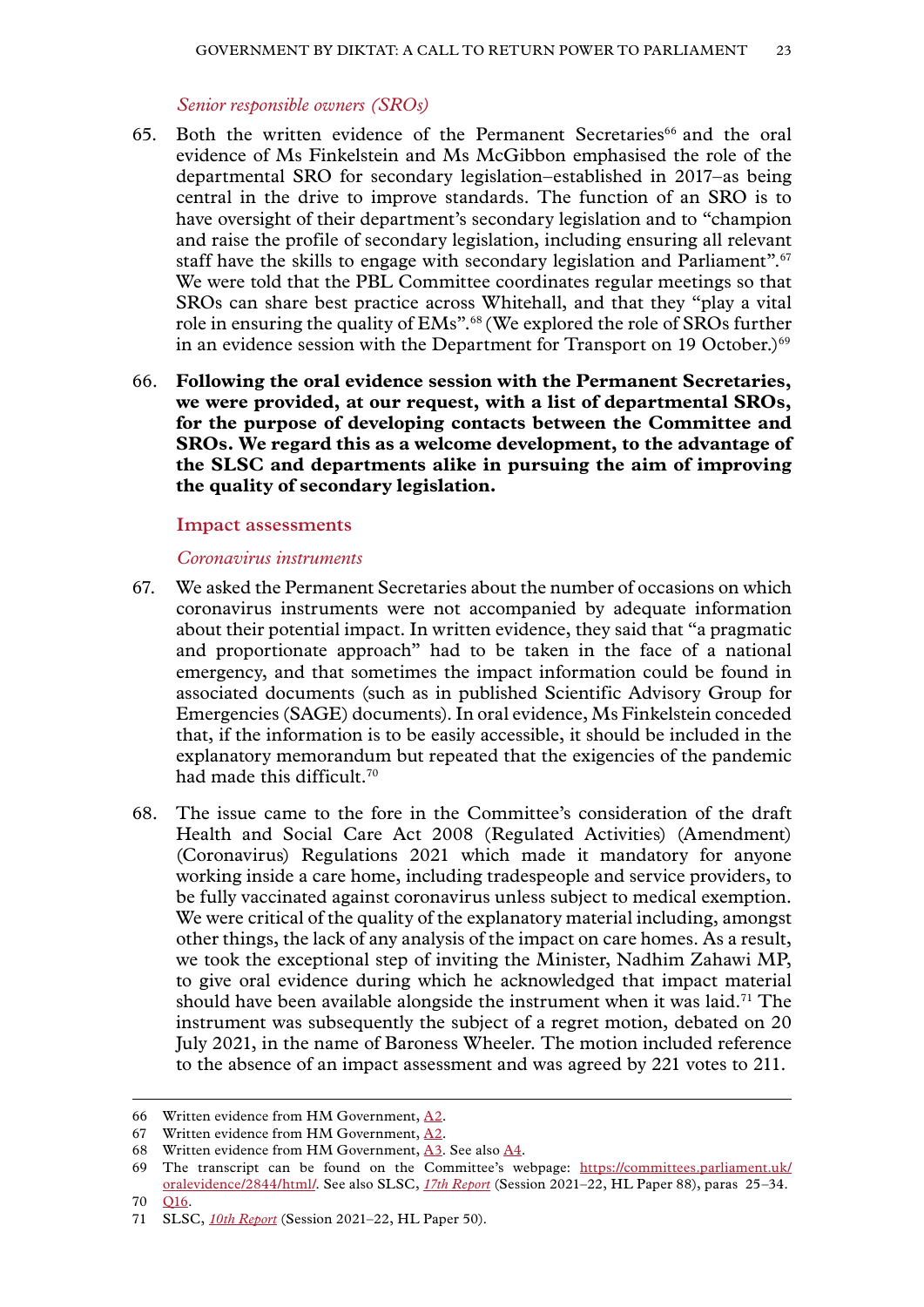#### *More generally*

- <span id="page-25-0"></span>69. We have a long-standing concern about the provision of impact information. It is fundamental to the ability of the Committee and of Parliament to scrutinise secondary legislation effectively and to understand the range of alternative policy options available to departments and their consequences. Impact assessments also have the potential to offer reassurance in that they may, depending on their quality, demonstrate a department's evidence base for decisions taken. It is disappointing therefore that issues relating to the provision of timely impact assessments continue to arise, the most recent example being the failure to provide important impact information in relation to the draft Motor Vehicles (Driving Licences) (Amendment) (No.2) Regulations 2021. Those regulations were intended to help to ease the current shortage of HGV drivers. We drew attention to the fact that the department would not be providing Parliament with information on potential safety risks until sometime after the regulations had been approved by Parliament and come into effect.<sup>72</sup>
- 70. The credibility of a proposed policy change–which translates into the ease or otherwise with which an instrument passes through Parliament–is dependent on the provision of convincing evidence to support the change and evidence to demonstrate departmental due diligence in reaching its choice of policy. This is provided in part by an impact assessment or other impact information. It is also supported by the adequacy of any consultation exercise. Evidence, however, is all the more convincing if it is *independent*. We are aware, for example, that the Social Security Advisory Committee, an independent statutory advisory body, scrutinises secondary legislation relating to the social security system. Other departments may, or should, rely on other sources of expertise.73
- 71. **As we have indicated in relation to the quality of secondary legislation and supporting information, the exceptional demands of the twin challenges of Brexit and the pandemic provide some explanation for a fall in standards but, as those challenges abate, departments and their SROs must ensure that: (a) where an instrument requires a full impact assessment, that assessment is always laid at the same time as the instrument; and (b) where an instrument does not require a formal impact assessment, the explanatory memorandum contains sufficient information to enable the effect of the instrument to be understood. In addition, we encourage departments to consider how independent validation of their policy choices can be demonstrated. This should also be described in full in the explanatory memorandum and should include a thorough description of any consultation exercise.**

#### **Sunset provision**

72. Sunset provision is included in a statutory instrument to time limit the period during which the instrument remains in effect by setting an automatic expiry date. In written evidence, we were told that the Government had moved away from using such provision. Ms McGibbon explained that sunset provision was one of a "range of tools" used to make secondary legislation proportionate. An alternative tool was the inclusion of a statutory review. The choice is, she

<sup>72</sup> SLSC, *[15th Report](https://publications.parliament.uk/pa/ld5802/ldselect/ldsecleg/79/7903.htm)* (Session 2021–22, HL Paper 79), para 5.

<sup>73</sup> Social Security Administration Act 1992, [section 172.](https://www.legislation.gov.uk/ukpga/1992/5/section/172/enacted)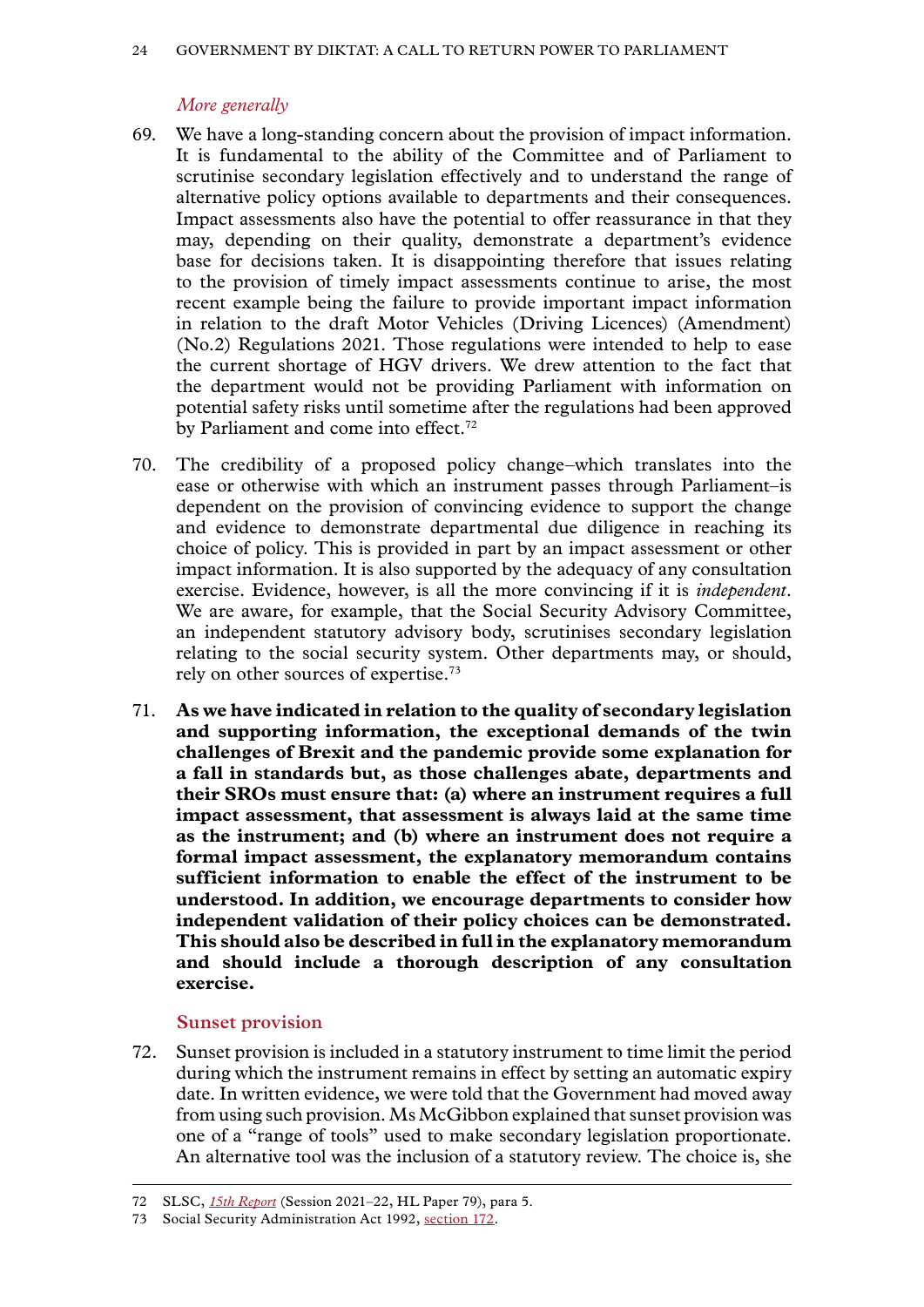<span id="page-26-0"></span>said, a matter for departments and ministers.<sup>74</sup> Ms Finkelstein was asked about the variety of different sunset provisions and the confusion they might cause. She too stated that responsibility rested with departments which, she added, were required to monitor the things that they had committed to.75

73. **Sunset provision in secondary legislation has the advantage of clarity and transparency and encouraging departments to remain vigilant about ensuring that regulations do not continue to apply when they are no longer needed.**<sup>76</sup> **We were not convinced by the answers we received in evidence about why sunset provision is not used more often as a matter of good practice and what alternative arrangements are in place to ensure legislative good housekeeping. We would welcome further explanation.**

**Restricting parliamentary scrutiny**

74. We have raised the issue of the significant proportion of pandemic instruments which came into effect within 48 hours of being laid, some instruments coming into effect even before they were laid. The JCSI, in its *Rule of Law Themes from COVID-19 Regulations* report, also mentioned this point:<sup>77</sup>

"It is only to be expected that the pandemic has required legislation to be made and brought into force at speed, as the Government has been forced to respond to the fast-changing facts on the ground and to take proactive steps to prevent damage from escalating further. This is reflected in the fact that as of 5 July 2021, of the 461 coronavirus instruments laid before Parliament: 87 were made using the urgent made affirmative procedure under section 45R of the Public Health (Control of Disease) Act 1984; 188 (of 327 coronavirus instruments made using the negative procedure) breached the convention that an instrument should not come into force until at least 21 days after being laid; and 54 came into force before being laid, triggering the requirement under section 4 of the Statutory Instruments Act 1946 to notify the Speaker and the Lord Speaker of the early commencement and why it was necessary. Moreover, several of the made affirmative instruments were revoked before they had even been debated."

75. In written evidence, the Permanent Secretaries referred to the fast-moving and urgent nature of the pandemic which had necessitated the use of the "made affirmative" procedure (whereby an affirmative instrument is made before laying and will remain in force only if approved by both Houses within a statutory period<sup>78</sup>) and bringing negative instruments into force before the expiry of the 21-day period set by convention. They also drew attention to how, in the light of concerns expressed in Parliament, the Government had made a commitment to hold debates on affirmative instruments in advance of them coming into force whenever possible on matters of national significance. And they said that the Government were committed to complying with the

<sup>74</sup> [Q14](https://committees.parliament.uk/oralevidence/2063/default/).

<sup>75</sup> [Q15](https://committees.parliament.uk/oralevidence/2063/default/).

<sup>76</sup> See HM Government, *Sunsetting Regulations: Guidance* (March 2011): [http://data.parliament.uk/](http://data.parliament.uk/DepositedPapers/Files/DEP2011-0504/DEP2011-0504.pdf) [DepositedPapers/Files/DEP2011–0504/DEP2011–0504.pdf.](http://data.parliament.uk/DepositedPapers/Files/DEP2011-0504/DEP2011-0504.pdf)

<sup>77</sup> JCSI, *Rule of Law Themes from COVID-19 Regulations*, (1st Special Report, Session 2021–22, HC 600, HL Paper 57), para 59.

<sup>78</sup> 28 days for COVID-19 instruments.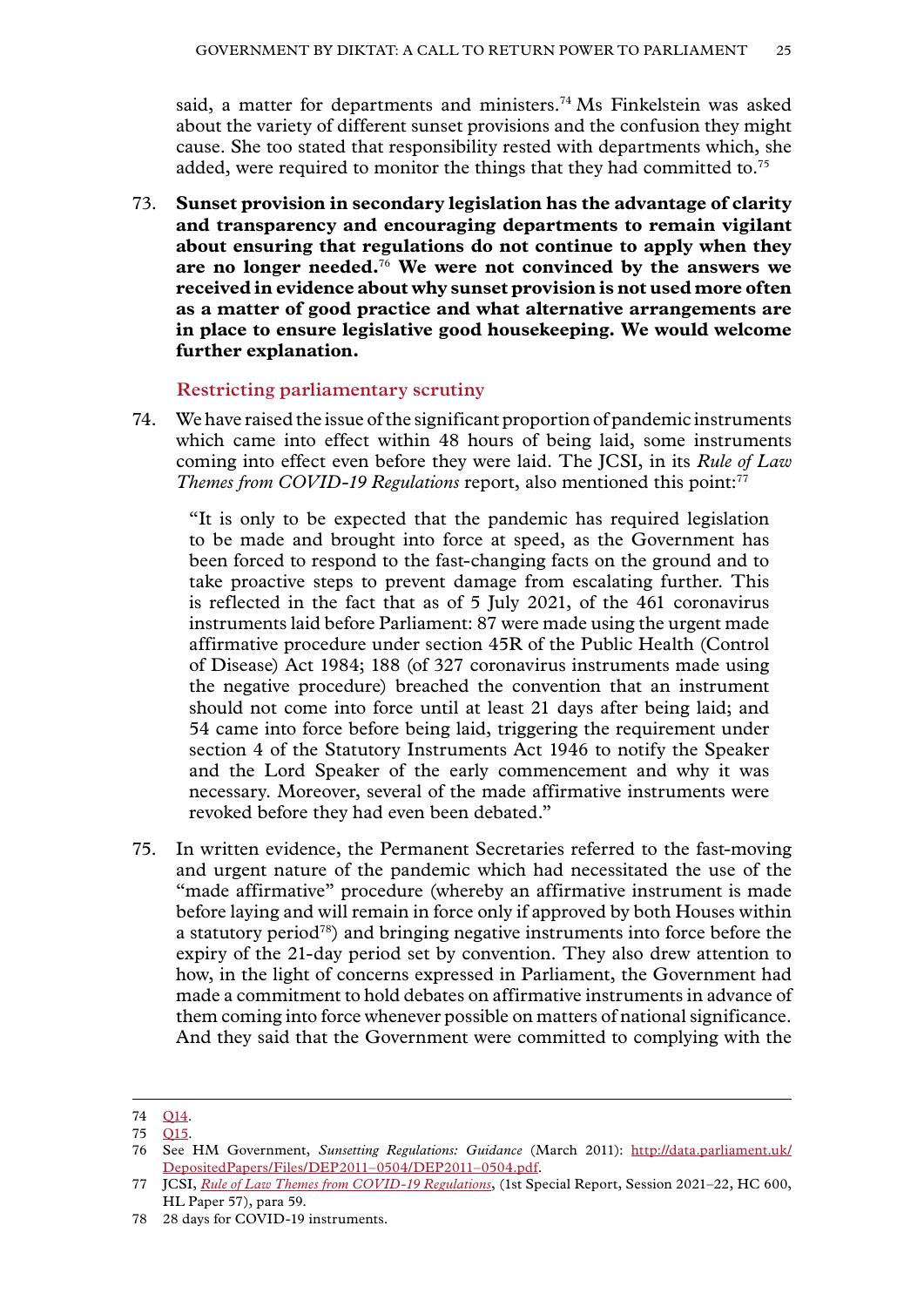<span id="page-27-0"></span>21-day convention "as far as possible".79 In oral evidence, Ms McGibbon gave a similar response.80

76. **As we said in our end of session 2019–21 report, while the pandemic may have provided a justification for some instruments to be subject to an accelerated timetable, this was not the case for all instruments that were dealt with in this way—including some pandemic-related instruments.**<sup>81</sup> **We repeat our view that parliamentary scrutiny should not be curtailed save in exceptional circumstances and with a full justification clearly set out in the explanatory memorandum.**<sup>82</sup> **We are aware of the DPRRC's concerns about the use of the made affirmative procedure—that it enables significant policy change without prior parliamentary approval—and we support the DPRRC's recommendation that consideration should be given as to whether it would be feasible to hold a debate at an early stage and for the approval motion to be taken later, either formally or as a second debate if either the SLSC or the JCSI raises matters of concern.**

**Looking ahead: volume and flow of statutory instruments**

- 77. The withdrawal of the UK from the EU gave rise to an exceptional number of statutory instruments, one practical consequence of which was that the Committee, for a period, split into two sub-committees and co-opted 11 additional members in order to deal with the number of instruments. The pandemic has also led to a large volume of secondary legislation.
- 78. We therefore welcome the written evidence of the Permanent Secretaries that, now that the UK has withdrawn from the EU, they "… anticipate returning to business as usual with the exception of COVID-19 SIs which, naturally, the Government will need to respond to as the situation evolves and on which we continue to provide regular updates. There is no indication that there is a backlog of "business as usual" SIs as more than half of the SIs made in the last three years have been business as usual".<sup>83</sup>
- 79. **We valued the information provided by the Government to us about anticipated numbers of instruments during the height of the Brexitrelated secondary legislation. We look forward to that practice continuing so that Parliament and departments can together support the public interest in properly scrutinised legislation.**

<sup>79</sup> Written evidence from HM Government, [A13](https://committees.parliament.uk/publications/7862/documents/81684/default/).

<sup>80</sup> [Q10](https://committees.parliament.uk/oralevidence/2063/default/).

<sup>81</sup> See, for example, SLSC, *[9th Report](https://publications.parliament.uk/pa/ld5802/ldselect/ldsecleg/45/4506.htm)* (Session 2021–22, HL Paper 45), paras 9–11, on the Marriages and Civil Partnerships (Approved Premises) (Amendment) Regulations 2021 (SI 2021/775), and SLSC, *[17th Report](https://publications.parliament.uk/pa/ld5802/ldselect/ldsecleg/88/8805.htm)* (Session 2021–22, HL Paper 88), pp 7–24, on the Health Protection (Coronavirus, International Travel and Operator Liability) (England) (Amendment) (No. 16) Regulations 2021 (SI 2021/1179).

<sup>82</sup> SLSC, *[Work of the Committee in Session 2019–21](https://committees.parliament.uk/publications/5729/documents/56545/default/)* [\(54th Report](https://committees.parliament.uk/publications/5729/documents/56545/default/), Session 2019–21, HL Paper 276), para 13.

<sup>83</sup> Written evidence from HM Government, [A14](https://committees.parliament.uk/publications/7862/documents/81684/default/).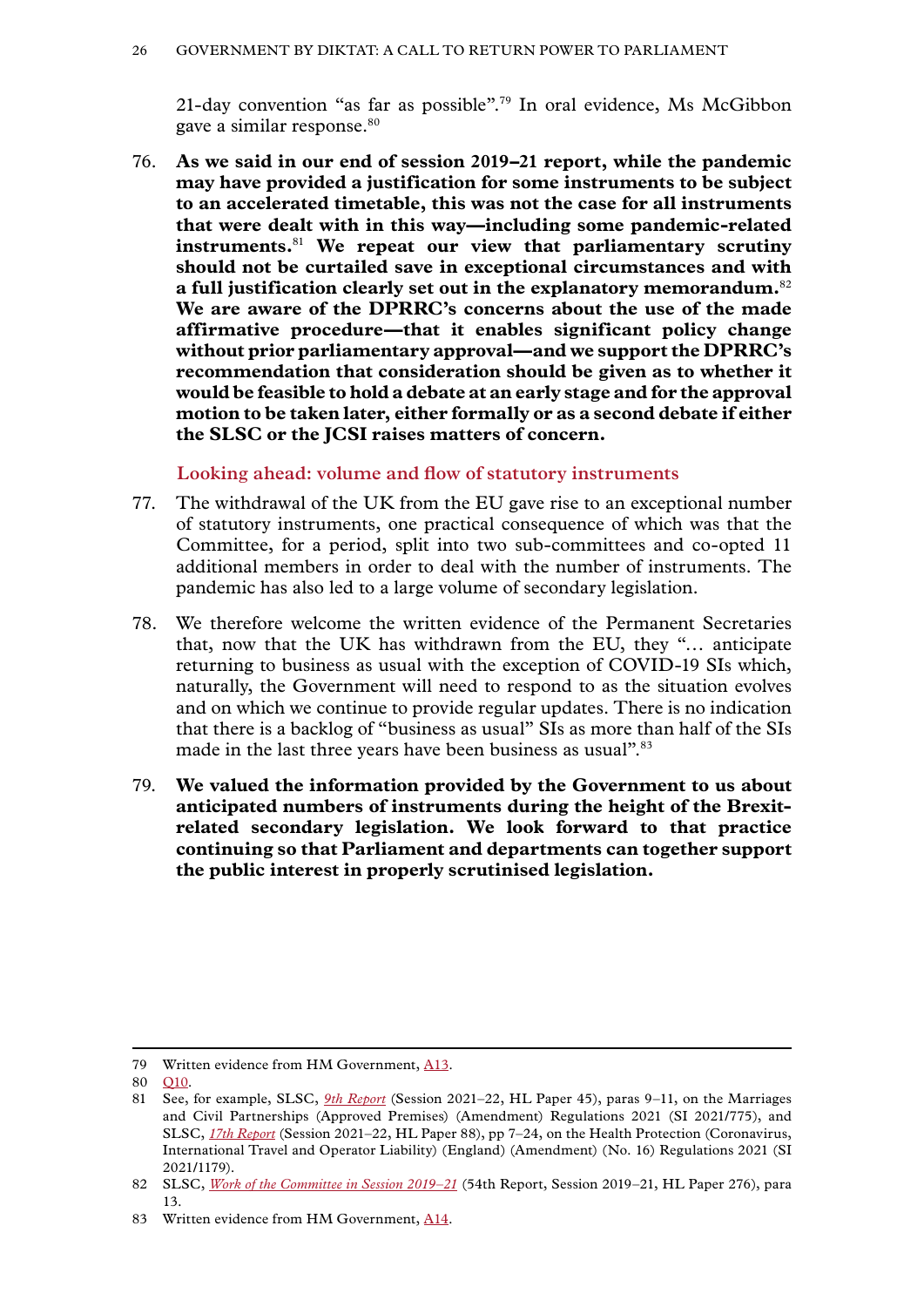#### <span id="page-28-0"></span>**SUMMARY OF CONCLUSIONS AND RECOMMENDATIONS**

#### **Chapter 1: Introduction**

1. Whatever the reason, if because of modern conditions Parliament is being asked to accept new ways of legislating, then it is surely right that the government must stand ready to accept new methods of scrutiny and of holding them to account. So, like others, we take the view that there is now an urgent need to take stock and to re-balance that relationship. (Paragraph 2)

#### *End of session reports*

2. We welcome the suggestion made by the DPRRC in its parallel report that end of session reports by the SLSC and the DPRRC, along with relevant reports by the JCSI and the Constitution Committee, might form the basis for regular debates in the House on issues relating to the quality of legislation and supporting explanatory materials, and the wider issues raised in the reports. (Paragraph 11)

#### **Chapter 2: Shared concerns of the SLSC and DPRRC about primary legislation**

#### *Threshold between primary and secondary legislation*

- 3. As we said in our introduction, we believe, like the DPRRC and others, that a critical moment has been reached when it is imperative that efforts are made to re-set the relationship between Parliament and the executive—and not to how it was immediately before Brexit and the pandemic but afresh, to reflect the modern conditions of government. (Paragraph 15)
- 4. In our report on the Strathclyde Review, we concluded that: "The boundary between primary and secondary legislation is the foundation of any consideration of the scrutiny by Parliament of secondary legislation". We remain of that view. The more that is left to secondary legislation, the greater the democratic deficit because of the absence of robust procedures enabling effective parliamentary scrutiny of secondary legislation. (Paragraph 23)
- 5. We are concerned that the underlying challenge to the balance between Parliament and government is not primarily attributable to the impact of "exceptional times" such as Brexit and the pandemic, as the Permanent Secretaries appeared to assert, but is instead the result of a general strategic shift by government. (Paragraph 24)
- 6. We endorse the DPRRC's recommendation that the Cabinet Office Guide to Making Legislation be amended to include a statement of principles which should govern any decision by ministers about whether a bill should include delegated legislative powers. The statement should require ministers, when seeking a delegation of legislative power, to take into account to the fullest extent possible the principles of parliamentary democracy, namely parliamentary sovereignty, the rule of law and the accountability of the executive to Parliament. (Paragraph 29)

#### *Skeleton legislation*

7. As the DPRRC states in its parallel report, skeleton legislation signifies an exceptional shift in power from Parliament to the executive and entails the Government, in effect, asking Parliament to pass primary legislation which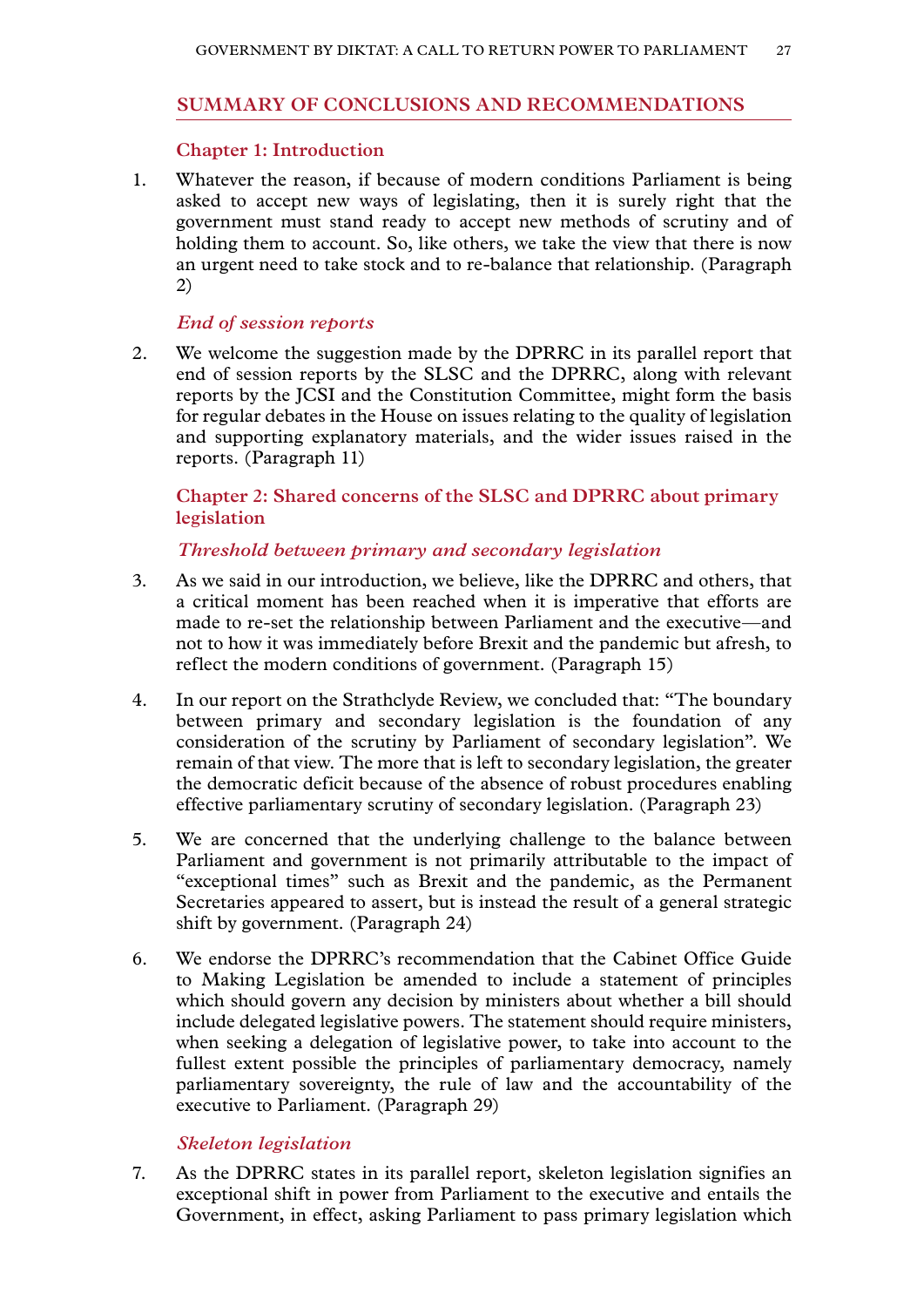is so insubstantial that it leaves the "real operation" of the law to be decided by ministers "on the hoof". We endorse the DPRRC's view that skeleton legislation should only be used in the most exceptional circumstances and that, where used, a department should always provide a full justification, including an explanation of the "most exceptional circumstances", why no other approach was reasonable to adopt and how the scope of the skeleton provision is to be constrained. (Paragraph 35)

- 8. The consequences of a declaration—or a finding—that a bill is a skeleton bill (or contains skeleton clauses) need, however, to go well beyond second reading. Skeleton bills or skeleton clauses, by their very nature, cannot be adequately scrutinised during their passage through Parliament. Accordingly, if skeleton legislation is to be enacted, there should, at the very least, be statutory safeguards in place to ensure that the lack of parliamentary scrutiny at the primary legislation stage is recompensed by a more challenging scrutiny procedure at the secondary legislation stage. (Paragraph 40)
- 9. **We recommend that the Government, together with the two Houses of Parliament and their Procedure Committees, should consider (a) adopting procedures for determining whether legislation is skeleton legislation and, (b) what the consequences of any such determination should be, in terms of scrutiny of such legislation and any statutory instruments made under powers contained in it.** (Paragraph 43)

#### *Legislative sub-delegation of power*

10. We endorse the recommendation of the DPRRC that where a statutory instrument contains a delegation of power, the accompanying explanatory memorandum should state clearly, under a separate heading, that this is the case, with a full explanation of why the power is needed and its scope. (Paragraph 46)

#### **Chapter 3: Issues of concern to the SLSC about secondary legislation**

#### *Secondary legislation and guidance*

11. Concern about the proper use of secondary legislation and guidance–in particular, inconsistencies between legislation and guidance, and the use of guidance to fill gaps in legislation–is widespread, particularly in relation to pandemic regulations. We expect to see fewer examples of poor practice in this regard and recommend that departments make every effort to ensure that a clear and appropriate distinction between legislation and guidance is maintained. (Paragraph 59)

#### *Quality of legislation and supporting information*

- 12. In our end of session 2019–21 report, we acknowledged the twin challenges of Brexit and the pandemic and recognised the achievements of the many civil servants who have had to respond to the exceptional demands of the current period. We welcome the steps that the Government have taken, despite those challenges, to improve the quality of legislation and supporting information. (Paragraph 63)
- 13. Now that the UK has withdrawn from the EU and the pandemic restrictions have eased, we look forward to seeing an acceleration in these improvements, including any that may result from a review of the delivery of the emergency legislation produced in response to the pandemic. (Paragraph 64)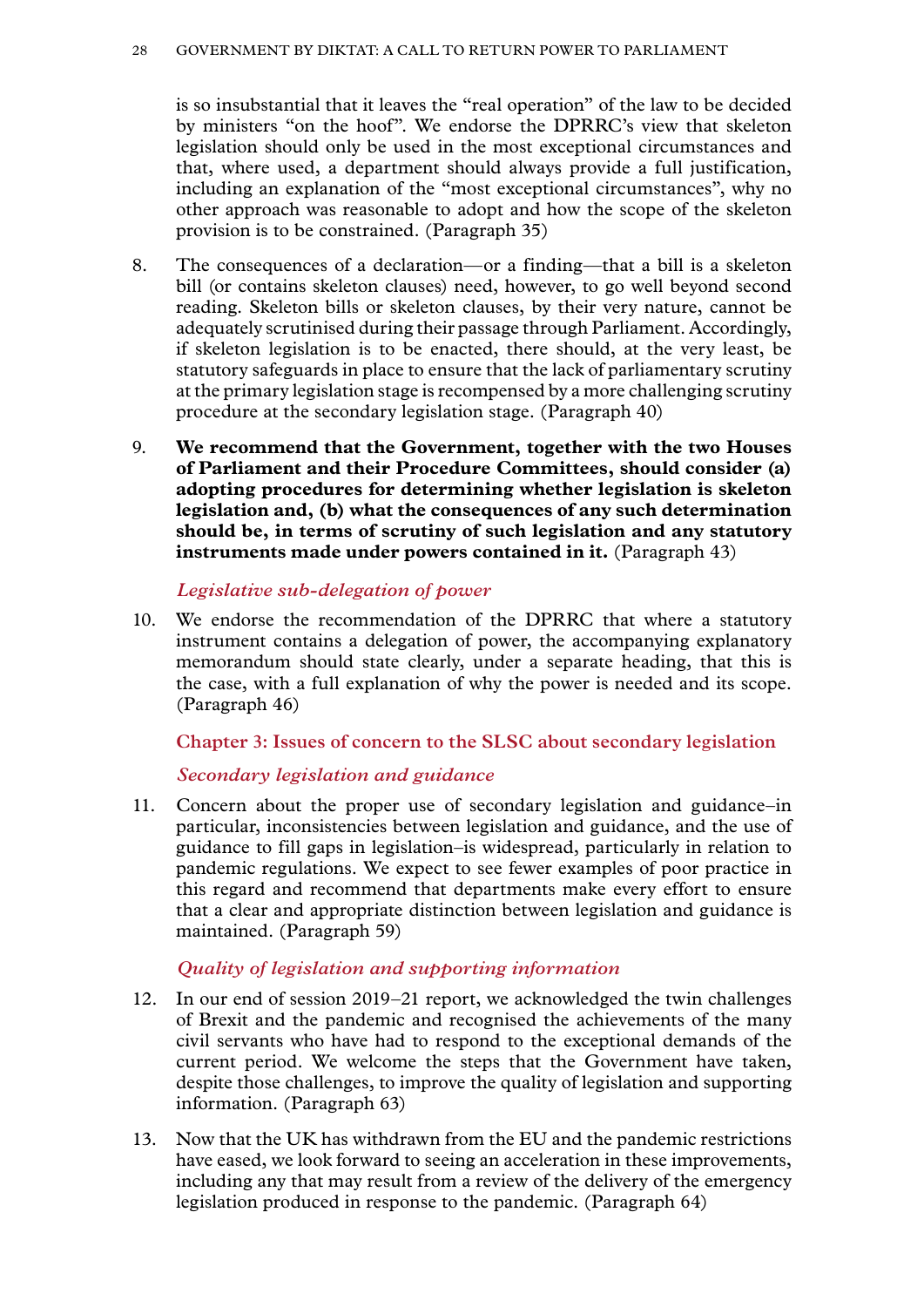#### *Senior Responsible Owners*

14. Following the oral evidence session with the Permanent Secretaries, we were provided, at our request, with a list of departmental SROs, for the purpose of developing contacts between the Committee and SROs. We regard this as a welcome development, to the advantage of the SLSC and departments alike in pursuing the aim of improving the quality of secondary legislation. (Paragraph 66)

#### *Impact assessments for coronavirus instruments*

15. **As we have indicated in relation to the quality of secondary legislation and supporting information, the exceptional demands of the twin challenges of Brexit and the pandemic provide some explanation for a fall in standards but, as those challenges abate, departments and their SROs must ensure that: (a) where an instrument requires a full impact assessment, that assessment is always laid at the same time as the instrument; and (b) where an instrument does not require a formal impact assessment, the explanatory memorandum contains sufficient information to enable the effect of the instrument to be understood. In addition, we encourage departments to consider how independent validation of their policy choices can be demonstrated. This should also be described in full in the explanatory memorandum and should include a thorough description of any consultation exercise.** (Paragraph 71)

#### *Sunset provision*

16. **Sunset provision in secondary legislation has the advantage of clarity and transparency and encouraging departments to remain vigilant about ensuring that regulations do not continue to apply when they are no longer needed. We were not convinced by the answers we received in evidence about why sunset provision is not used more often as a matter of good practice and what alternative arrangements are in place to ensure legislative good housekeeping. We would welcome further explanation.** (Paragraph 73)

#### *Restricting parliamentary scrutiny*

17. **As we said in our end of session 2019–21 report, while the pandemic may have provided a justification for some instruments to be subject to an accelerated timetable, this was not the case for all instruments that were dealt with in this way—including some pandemic-related instruments. We repeat our view that parliamentary scrutiny should not be curtailed save in exceptional circumstances and with a full justification clearly set out in the explanatory memorandum. We are aware of the DPRRC's concerns about the use of the made affirmative procedure–that it enables significant policy change without prior parliamentary approval–and we support the DPRRC's recommendation that consideration should be given as to whether it would be feasible to hold a debate at an early stage and for the approval motion to be taken later, either formally or as a second debate if either the SLSC or the JCSI raises matters of concern.** (Paragraph 76)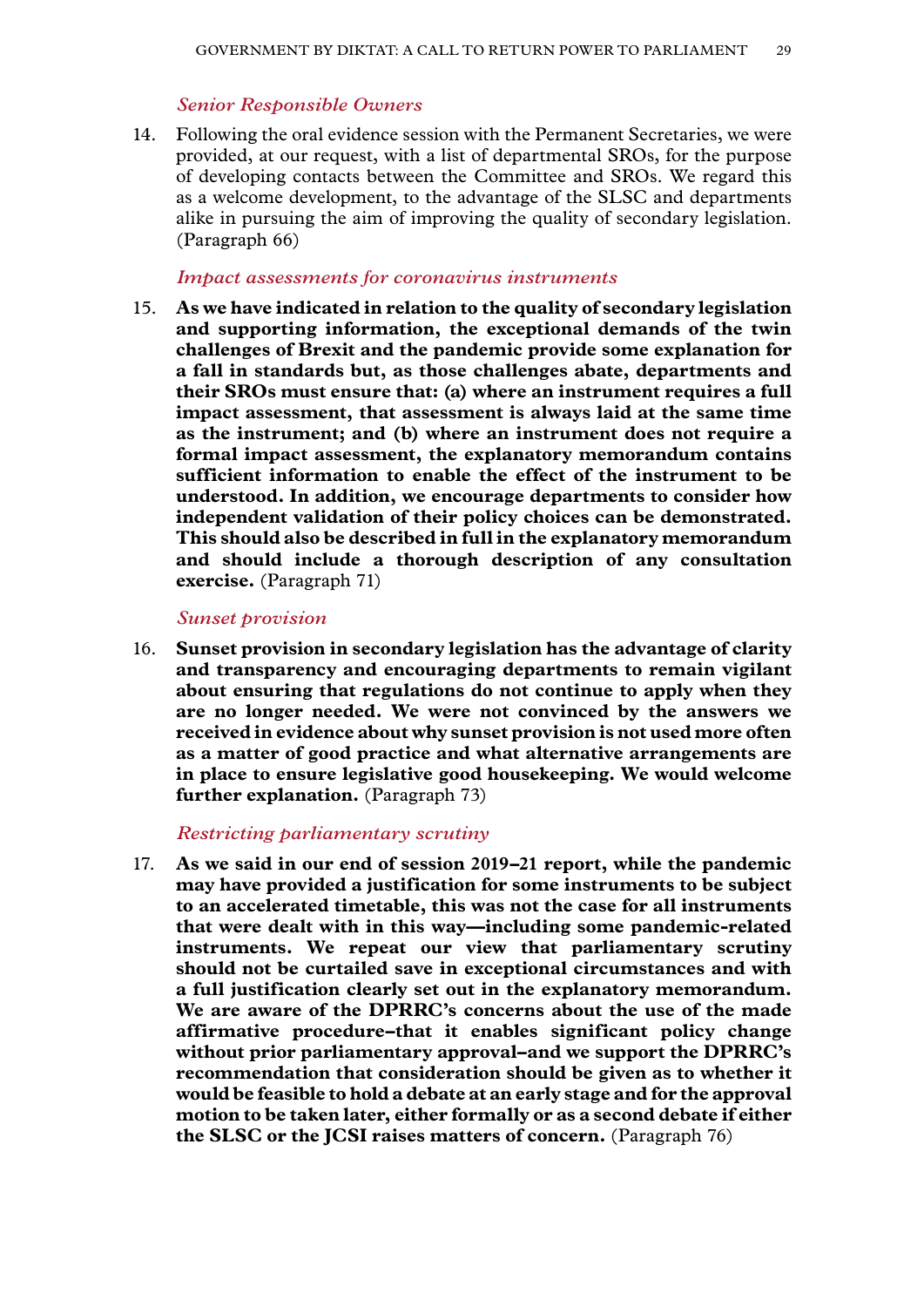#### *Looking ahead: volume and flow of statutory instruments*

18. **We valued the information provided by the Government to us about anticipated numbers of instruments during the height of the Brexitrelated secondary legislation. We look forward to that practice continuing so that Parliament and departments can together support the public interest in properly scrutinised legislation.** (Paragraph 79)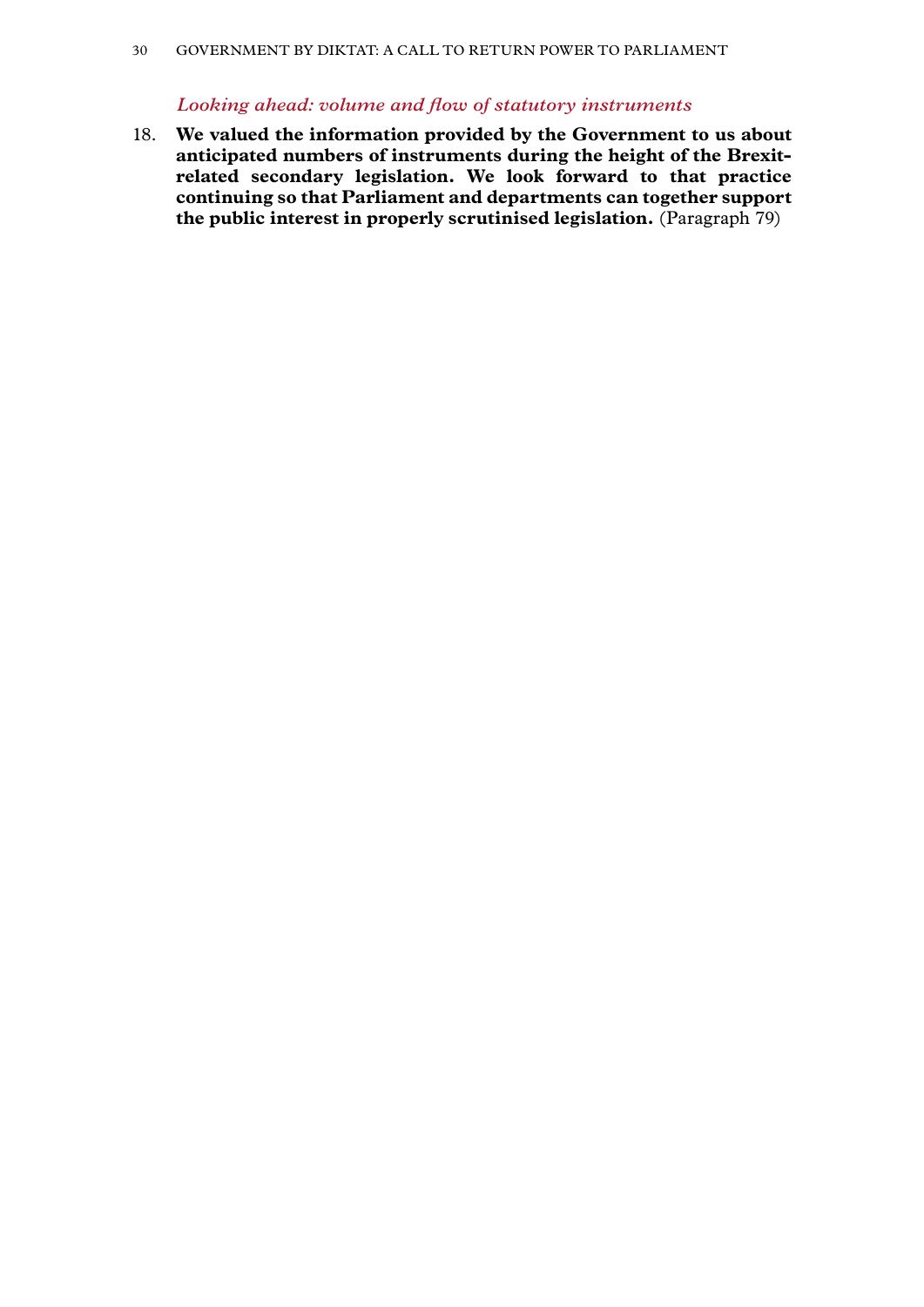# <span id="page-32-0"></span>**Appendix 1: EXTRACTS FROM EXECUTIVE SUMMARIES OF TWO SLSC REPORTS**

#### **Interim report on the Work of the Committee in Session 2019–21 (39th Report, Session 2019–21, HL Paper 200)**

In the period under review [the first 12 months of session 2019–21 up to 18 December 2020], we considered 901 statutory instruments and 33 other instruments. This is above the average for each of the calendar years 2016 to 2019, but below the level reached in the period of most intensive Brexit preparation. The details of the instruments laid, the Departments which laid them, and the Committee's observations on general trends are set out in the section on Committee Activity of this report (paragraphs 33–43).

In addition, in this report, we draw attention to a number of factors which we consider to be of significance both as to what has happened in the period under review but, no less importantly, as to their potential impact on the future effectiveness of parliamentary scrutiny. These are:

- Emergency legislation and the quality of Explanatory Memoranda (paragraphs 8–15)
- Incomplete revocations (paragraph 16)
- Inconsistent sunset provisions (paragraph 17)
- The pandemic as a pretext for significant policy changes (paragraphs 18–19)
- Blurring of legislation and guidance (paragraphs 20–21)
- Inadequate Impact Assessment (paragraphs 22–23)
- Restricting parliamentary scrutiny (paragraphs 24–28)
- Increased use of "skeleton bills" (paragraphs 29–32)
- Overlarge complex SIs (paragraph 39).

### **Work of the Committee in Session 2019–21 (54th Report, Session 2019–21, HL Paper 276)**

Given the uncertainty about the length of session 2019–21, we published an Interim Report about our activity during the first 12 months of the session (up to 18 December 2020) (We called this period "Year 1").

- This report is in two parts. The first part examines activity in the remainder of the session (from 19 December 2020 to 27 April 2021). We found that although some of the matters we raised in the Year 1 report have improved, others continue to be an issue:
- Corrections and flawed instruments (paragraphs 5–6)
- Poor quality explanation (paragraphs 7–8)
- Blurring of boundaries between legislation and guidance (paragraphs 9–11)
- Restricting Parliamentary scrutiny (paragraphs 12–13)

During recent times, departments have had to meet the twin challenge of producing large numbers of EU Exit and pandemic-related instruments to very tight timetables and under difficult working conditions. In this report, and the reports we have published throughout the session, we have made a number of criticisms–some of them points of detail but others matters of principle that go to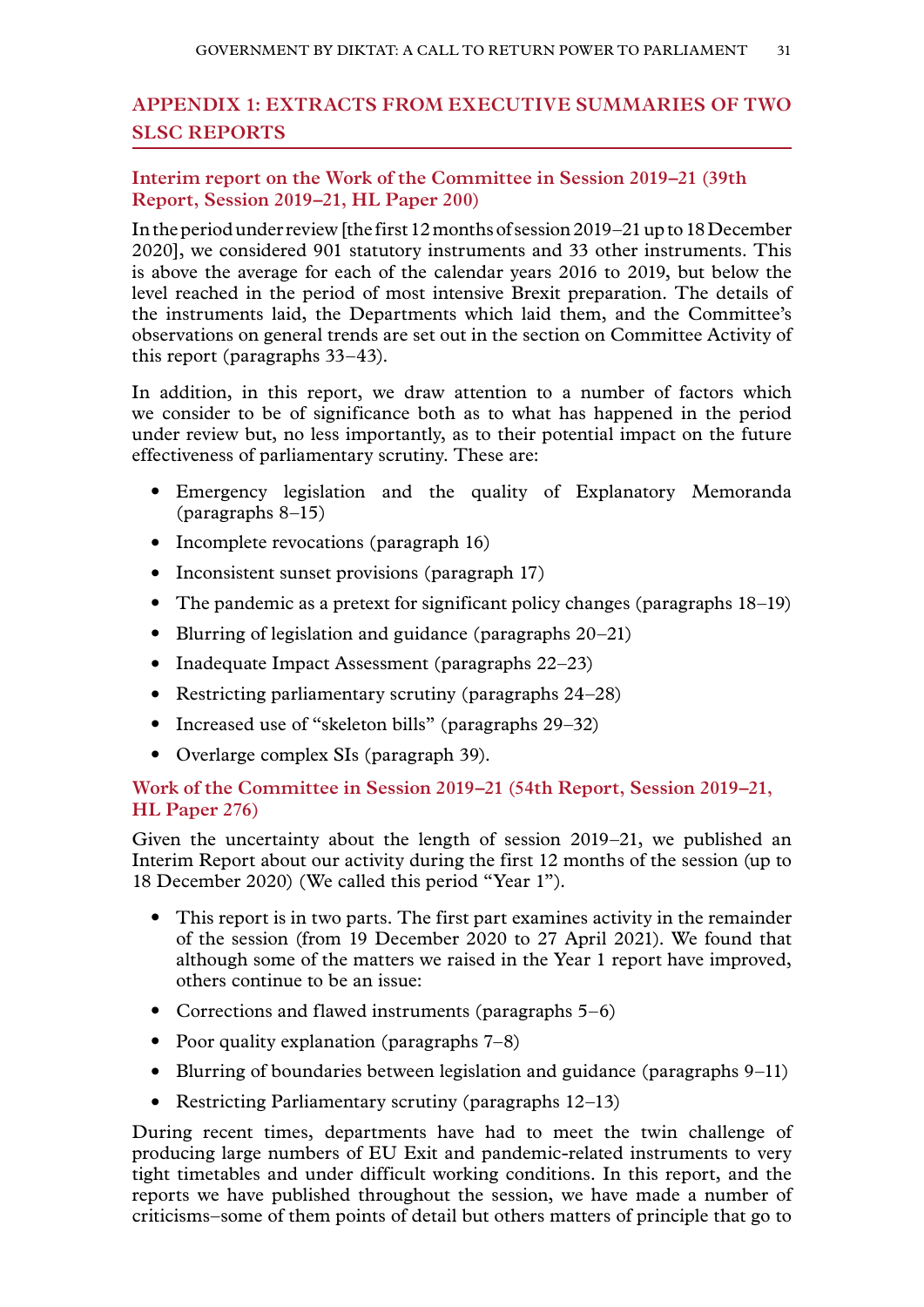the very heart of the relationship between Parliament and the executive and the rule of law. That said, we wish to take this opportunity to acknowledge the work and the achievements of the many civil servants who have had to respond to the exceptional demands of the current period.